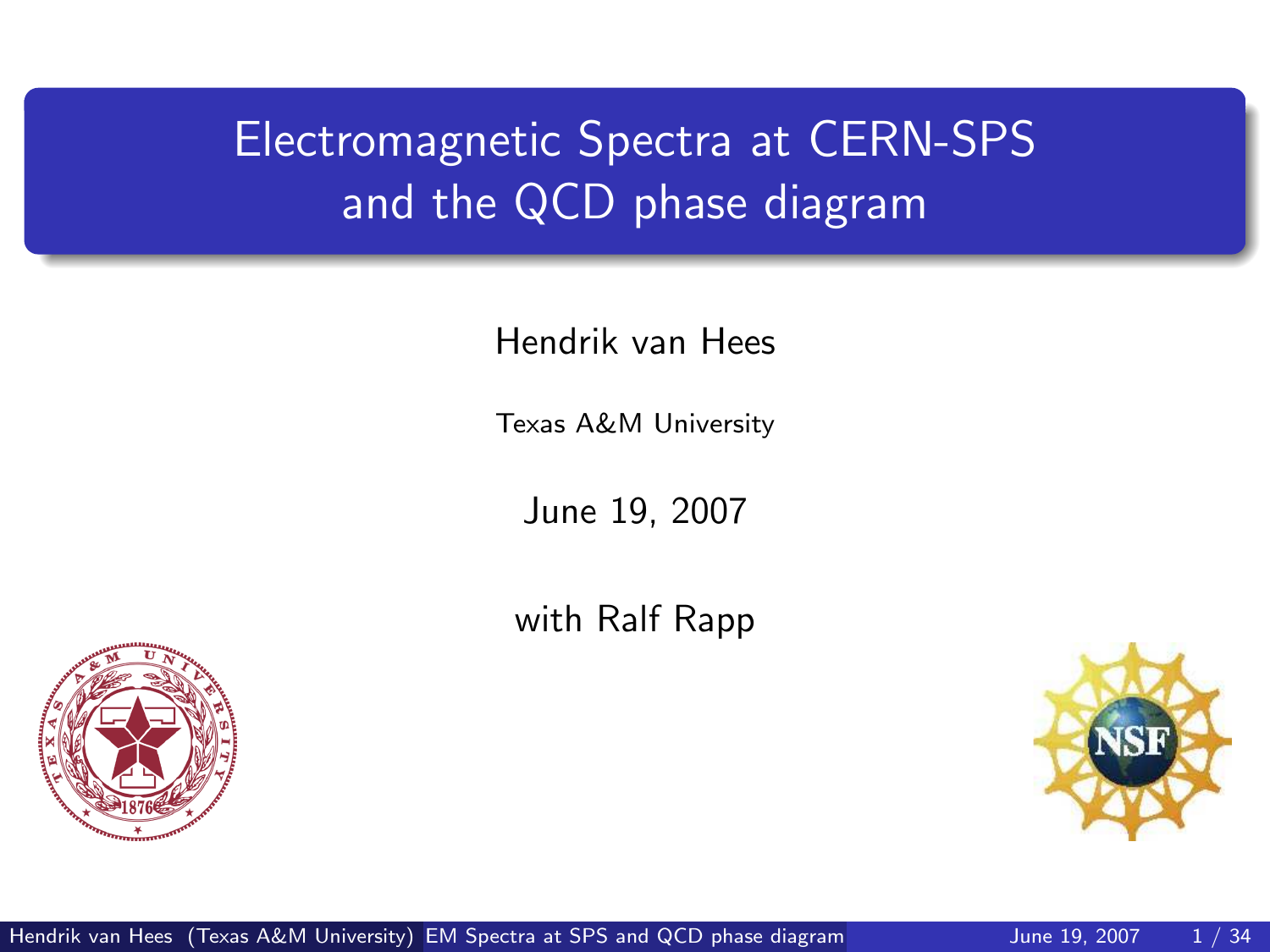### **Outline**

#### **QCD** and Chiral Symmetry

- [QCD and accidental symmetries](#page-2-0)
- [Phenomenology and chiral symmetry](#page-3-0)
- [The QCD-phase diagram](#page-4-0)

#### **[Electromagnetic Probes](#page-6-0)**

- [Vector mesons and electromagnetic probes](#page-7-0)
- [Vector-meson spectral functions](#page-11-0)
- **•** [Fireball dynamics](#page-16-0)

#### [NA60 Dimuon Data](#page-19-0)

- [Dilepton-excess spectra](#page-19-0)
- NA60- $p_T$  [spectra \(semicentral\) Fireball 1](#page-26-0)
- NA60- $p_T$  [spectra](#page-30-0)

#### **[Conclusions and Outlook](#page-32-0)**

[Appendix: Thermal radiation vs. decay after freeze-out](#page-33-0)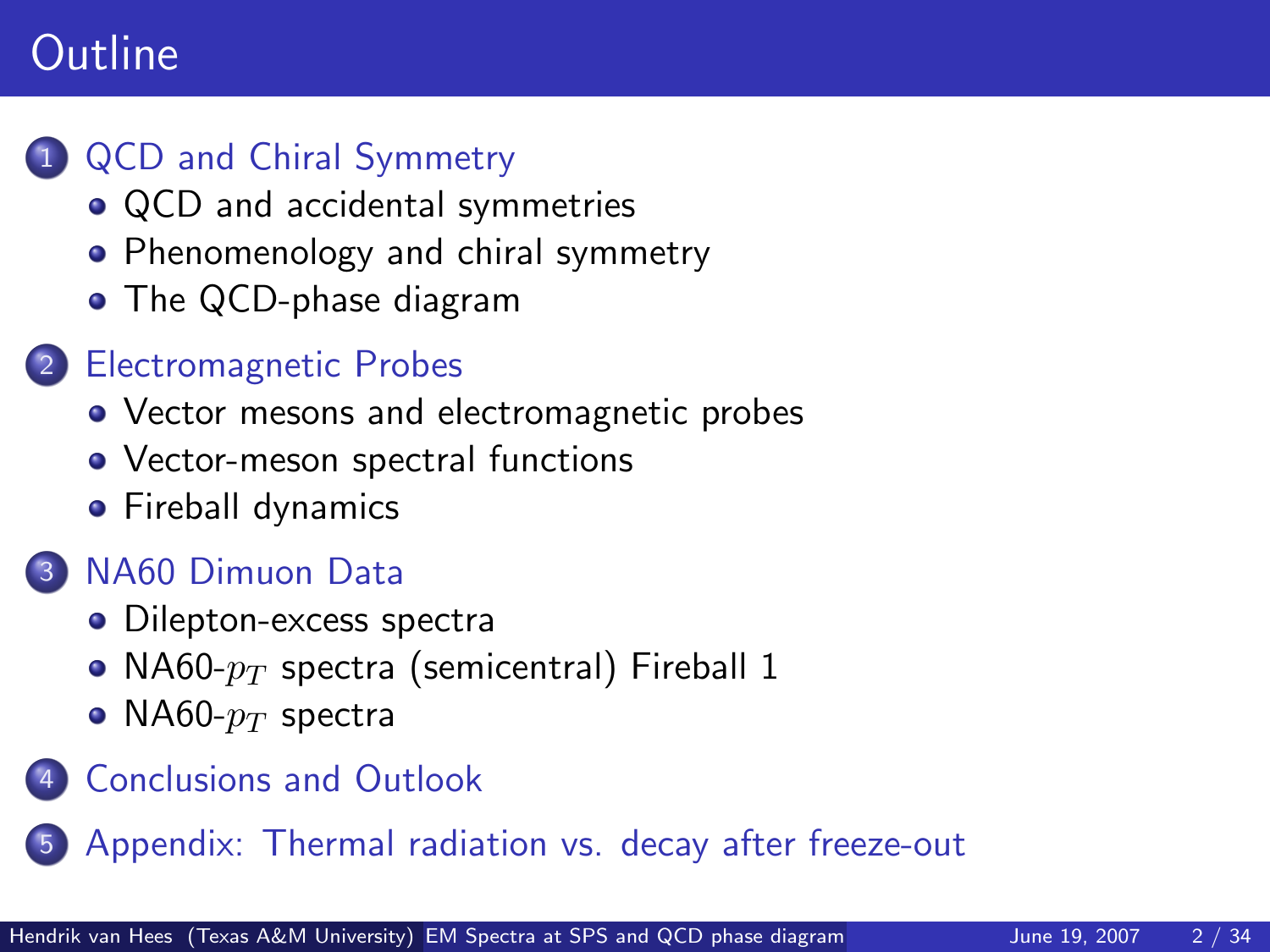## QCD and ("accidental") symmetries

• Theory for strong interactions: QCD

<span id="page-2-0"></span>
$$
\mathcal{L}_{\text{QCD}} = -\frac{1}{4} F_a^{\mu\nu} F_{\mu\nu}^a + \bar{\psi} (i\rlap{\,/}D - \hat{M}) \psi
$$

- **•** Particle content:
	- $\bullet \psi$ : Quarks, including flavor- and color degrees of freedom,  $\hat{M} = \text{diag}(m_u, m_d, m_s, \ldots) = \text{current quark masses}$
	- $A^a_\mu$ : gluons, gauge bosons of SU(3) $_{\sf color}$
- Symmetries
	- fundamental building block: local  $SU(3)_{\text{color}}$  symmetry
	- in light-quark sector: approximate chiral symmetry
	- chiral symmetry most important connection between  $QCD$  and effective hadronic models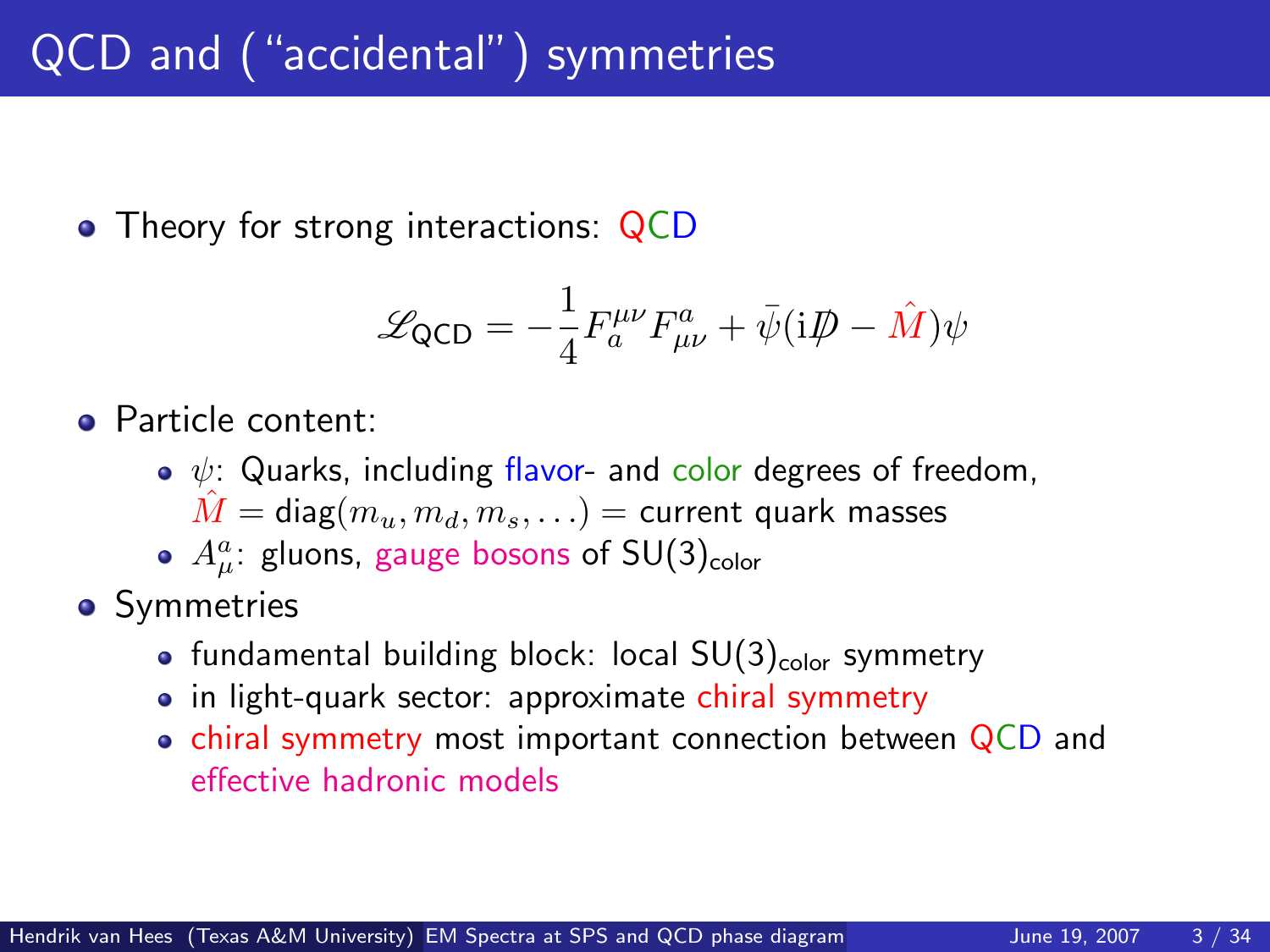### Phenomenology and Chiral symmetry

- In vacuum: Spontaneous breaking of chiral symmetry
- <span id="page-3-0"></span> $\bullet \Rightarrow$  mass splitting of chiral partners

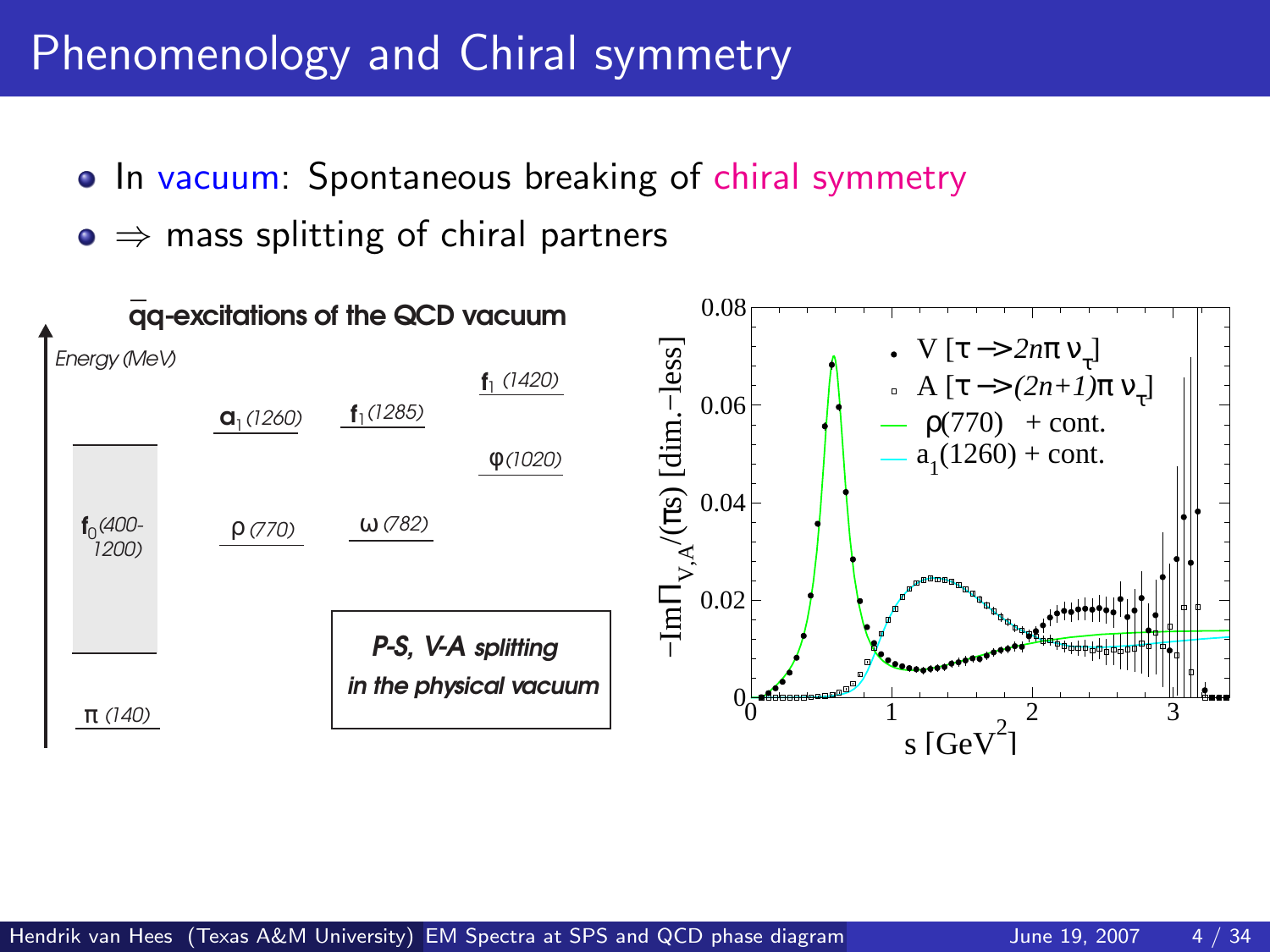# The QCD-phase diagram

- at high temperature/density: restoration of chiral symmetry
- Lattice QCD:  $T_c^{\chi} \simeq T_c^{\rm deconf}$



- Mechanism of chiral restoration?
- **•** Two main theoretical ideas
	- "dropping masses":  $m_{\textsf{had}} \propto \langle \bar{\psi}\psi \rangle$
	- "melting resonances": broadening of spectra through medium effects
	- More theoretical question: Realization of chiral symmetry in nature?

Hendrik van Hees (Texas A&M University) [EM Spectra at SPS and QCD phase diagram](#page-0-0) June 19, 2007 5 / 34

<span id="page-4-0"></span>

pert. QCD

Mass

pert. QCD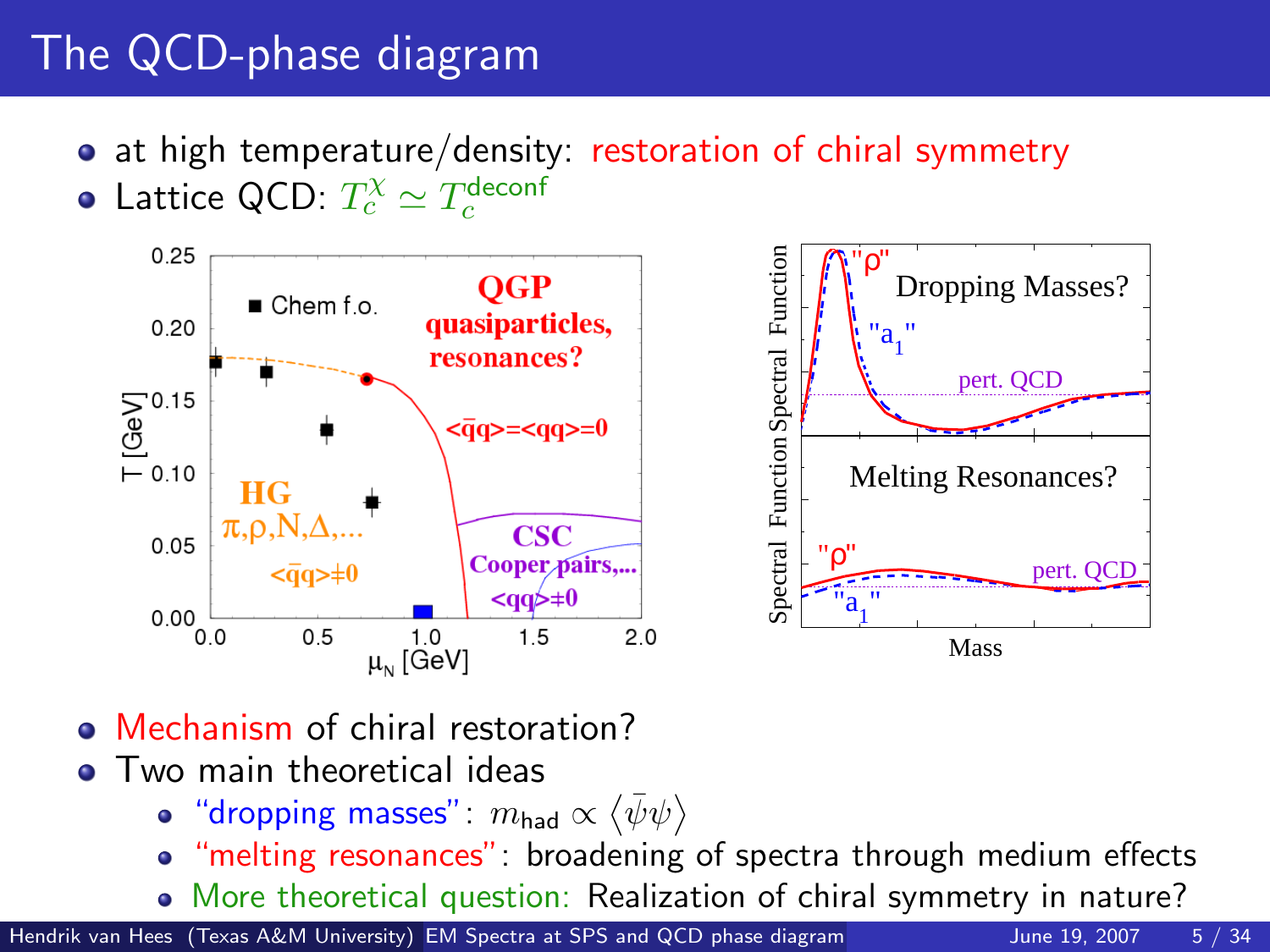### Finite Temperature/Density: Idealized theory picture

 $\bullet$  partition sum:  $Z(V, T, \mu_q, \Phi) = \text{Tr}\{\exp[-(\mathbf{H}[\Phi] - \mu_q \mathbf{N})/T]\}$ 

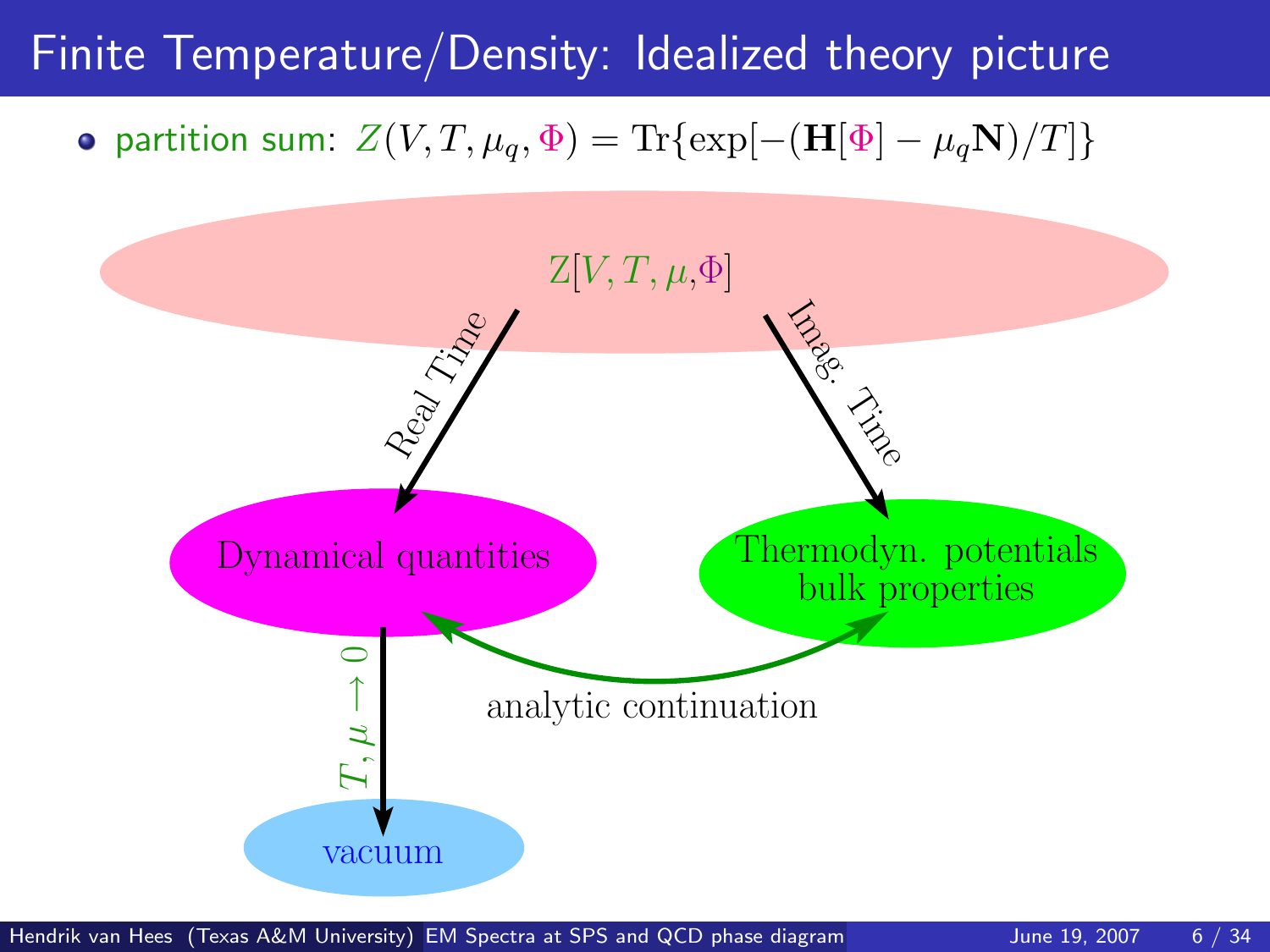# Why Electromagnetic Probes?



- reflect whole "history" of collision
- chance to see chiral symm. rest. directly?



<span id="page-6-0"></span>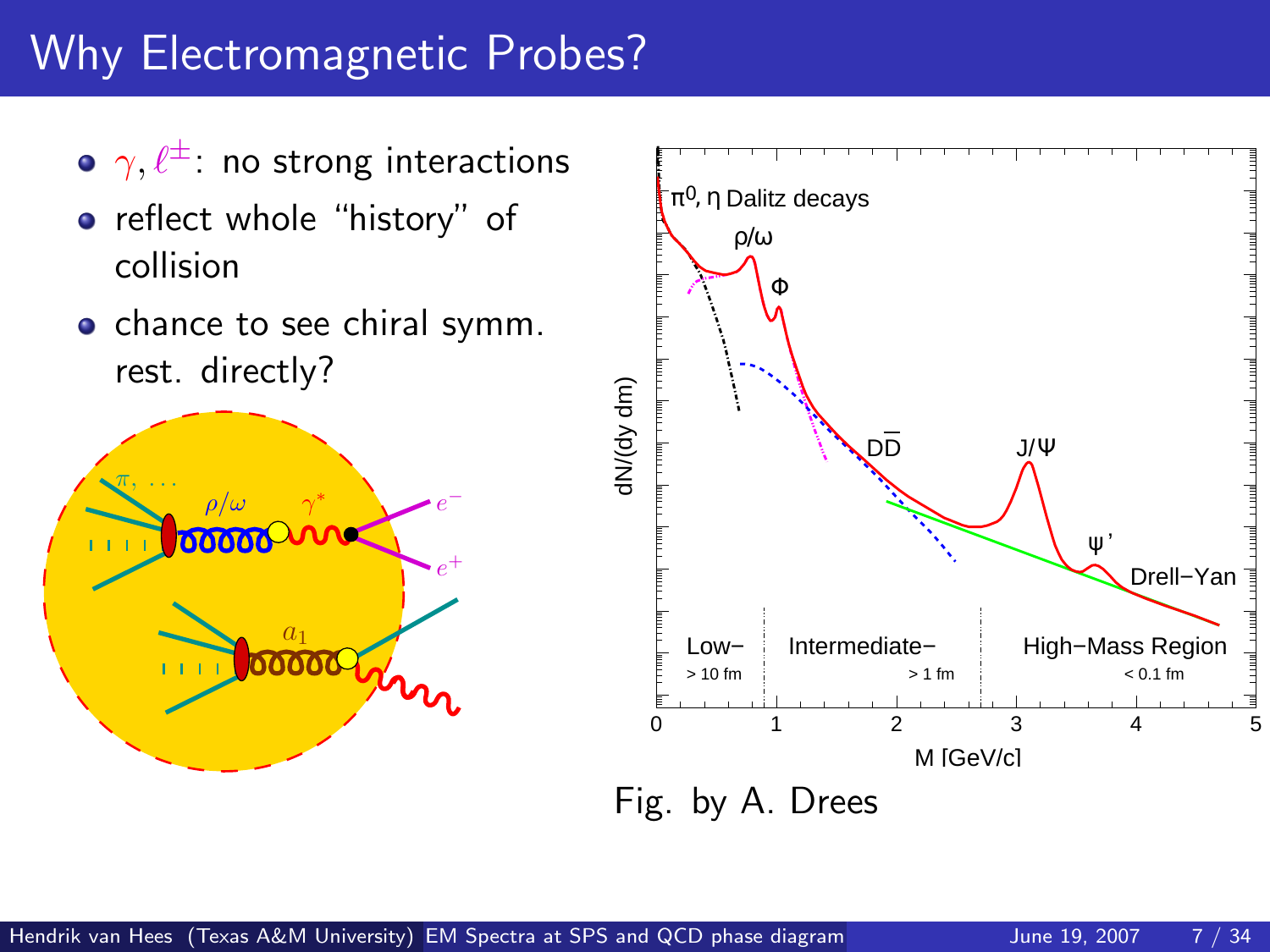#### Vector Mesons and electromagnetic Probes

**•** photon and dilepton thermal emission rates given by same electromagnetic-current-correlation function  $(J_\mu = \sum_f Q_f \bar{\psi}_f \gamma_\mu \psi_f)$ 

$$
\Pi_{\mu\nu}^{\leq}(q) = \int d^4x \exp(iq \cdot x) \left\langle J_{\mu}(0)J_{\nu}(x) \right\rangle_T = -2f_B(q_0) \operatorname{Im} \Pi_{\mu\nu}^{\text{(ret)}}(q)
$$
\n
$$
q_0 \frac{dN_{\gamma}}{d^4x d^3 \vec{q}} = \frac{\alpha_{\text{em}}}{2\pi^2} g^{\mu\nu} \operatorname{Im} \Pi_{\mu\nu}^{\text{(ret)}}(q) \Big|_{q_0 = |\vec{q}|} f_B(q_0)
$$
\n
$$
\frac{dN_{e^+e^-}}{d^4x d^4 q} = -g^{\mu\nu} \frac{\alpha^2}{3q^2 \pi^3} \operatorname{Im} \Pi_{\mu\nu}^{\text{(ret)}}(q) \Big|_{q^2 = M_{e^+e^-}^2} f_B(q_0)
$$

- to lowest order in  $\alpha\text{: }e^2 \Pi_{\mu\nu} \simeq \Sigma_{\mu\nu}^{(\gamma)}$
- <span id="page-7-0"></span>• derivable from partition sum  $Z(V, T, \mu, \Phi)$ !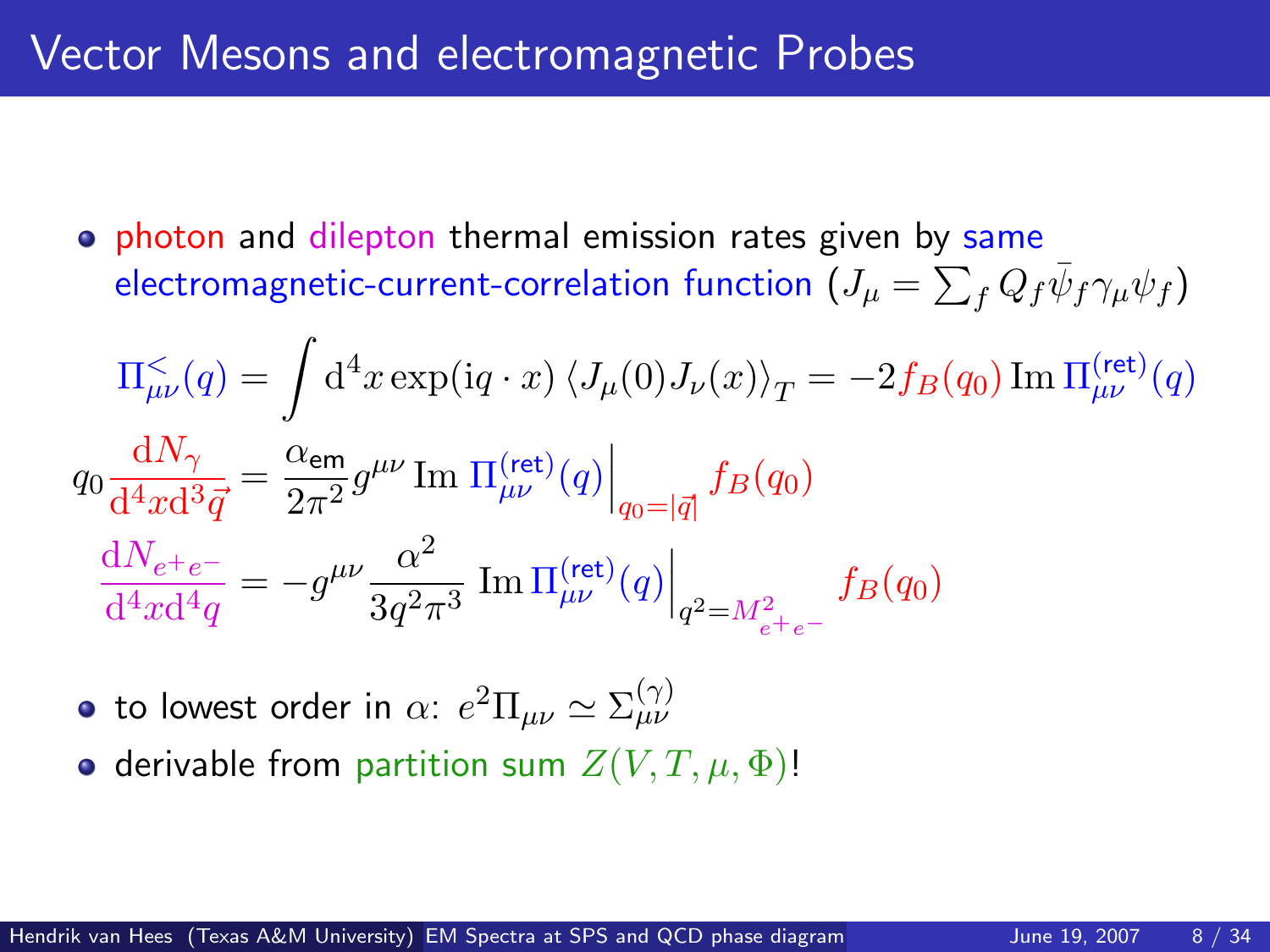#### Vector Mesons and chiral symmetry

• vector and axial-vector mesons  $\leftrightarrow$  correlators of the respective currents

$$
\Pi^{\mu\nu}_{V/A}(q):=\int\mathrm{d}^4x\exp(\mathrm{i} qx)\left\langle J^{\nu}_{V/A}(0)J^{\mu}_{V/A}(x)\right\rangle_{\rm ret}
$$

Ward-Takahashi Identities from chiral symmetry ⇒ Weinberg-sum rules

$$
f_{\pi}^2 = -\int_0^{\infty} \frac{\mathrm{d}q_0^2}{\pi q_0^2} [\text{Im}\,\Pi_V(q_0, 0) - \text{Im}\,\Pi_A(q_0, 0)]
$$

$$
-\frac{\pi}{2}\alpha_s \langle \mathcal{O}_{\chi \text{SB}} \rangle = -\int_0^{\infty} \frac{\mathrm{d}q_0^2}{\pi} [\text{Im}\,\Pi_V(q_0, 0) - \text{Im}\,\Pi_A(q_0, 0)]
$$

• spectral functions of vector (e.g.  $\rho$ ) and axial vector (e.g.  $a_1$ ) directly related to order parameters of chiral symmetry!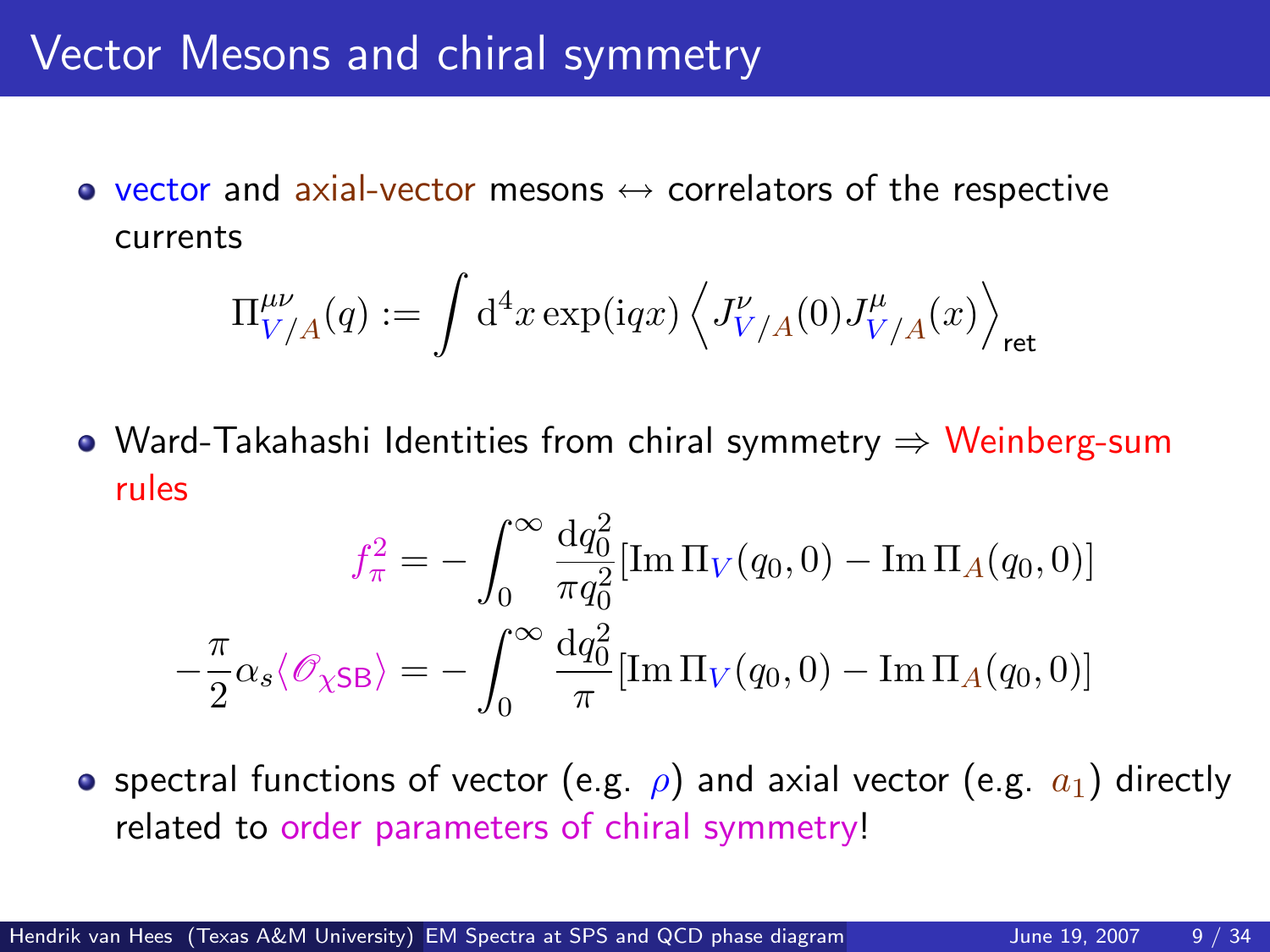- **o** different models with chiral symmetry: equivalent only on shell ("low-energy theorems")
- model-independent conclusions only in low-temperature/density limit (chiral perturbation theory) or from lattice-QCD calculations
	- Hidden-Local Symmetry model: dropping masses  $(M_o, M_a, \rightarrow 0$  for  $T \rightarrow T_c$ ) [Harada, Sasaki 06]
	- Massive Yang Mills model:  $M_\rho \uparrow$ ,  $M_{a_1} \downarrow +$  broadening [Song 93]
- use hadronic many-body theory (HMBT) to assess medium modifications of vector mesons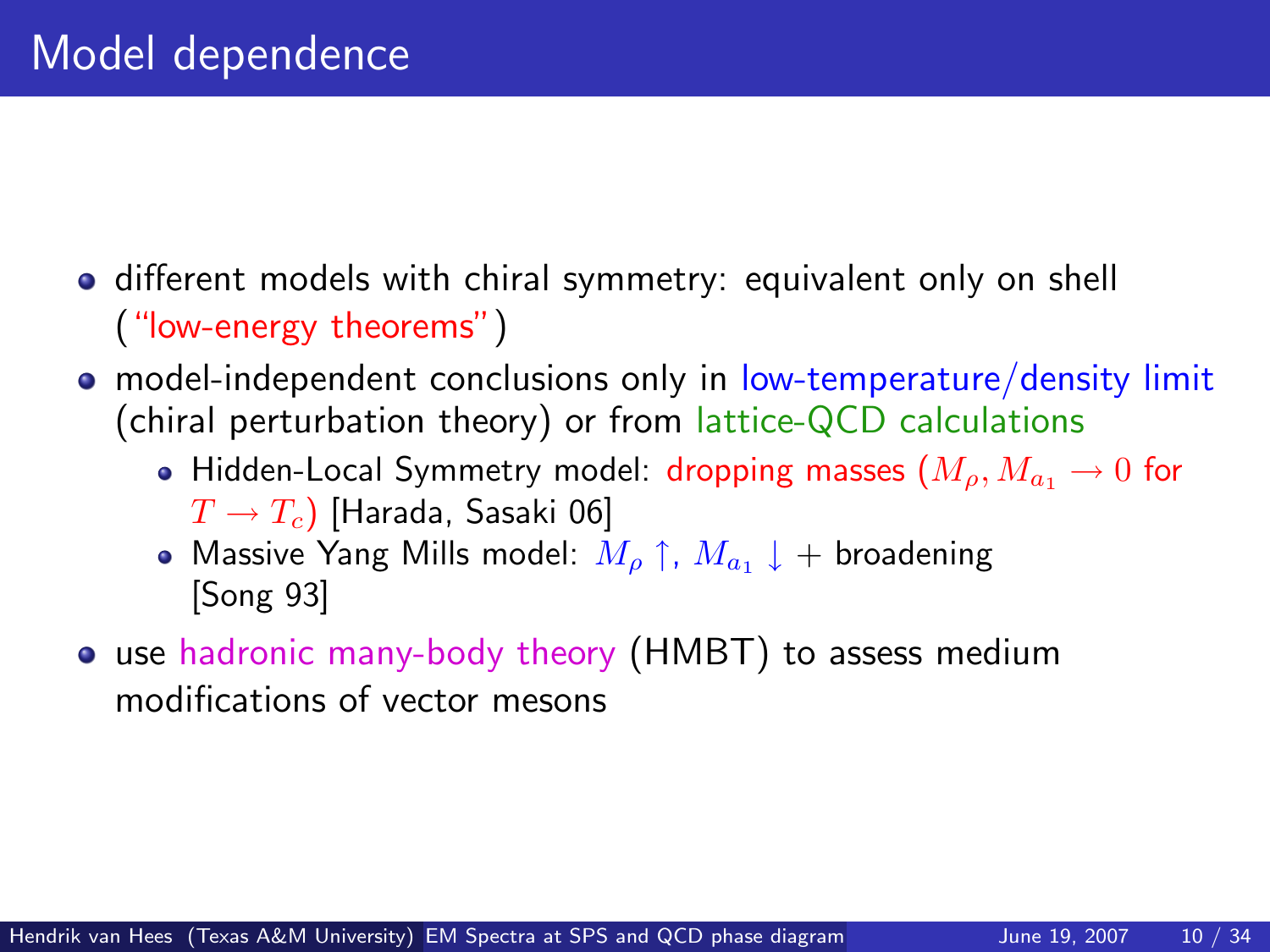### Hadronic many-body theory

- HMBT [Ko et al, Chanfray et al, Herrmann et al, Rapp et al, . . .] for vector mesons
- $\bullet$   $\pi\pi$  interactions and baryonic excitations



• Baryon (resonances) important, even at RHIC with low net baryon density  $n_B-n_B$ 

• reason:  $n_B+n_{\bar{B}}$  relevant (CP inv. of strong interactions)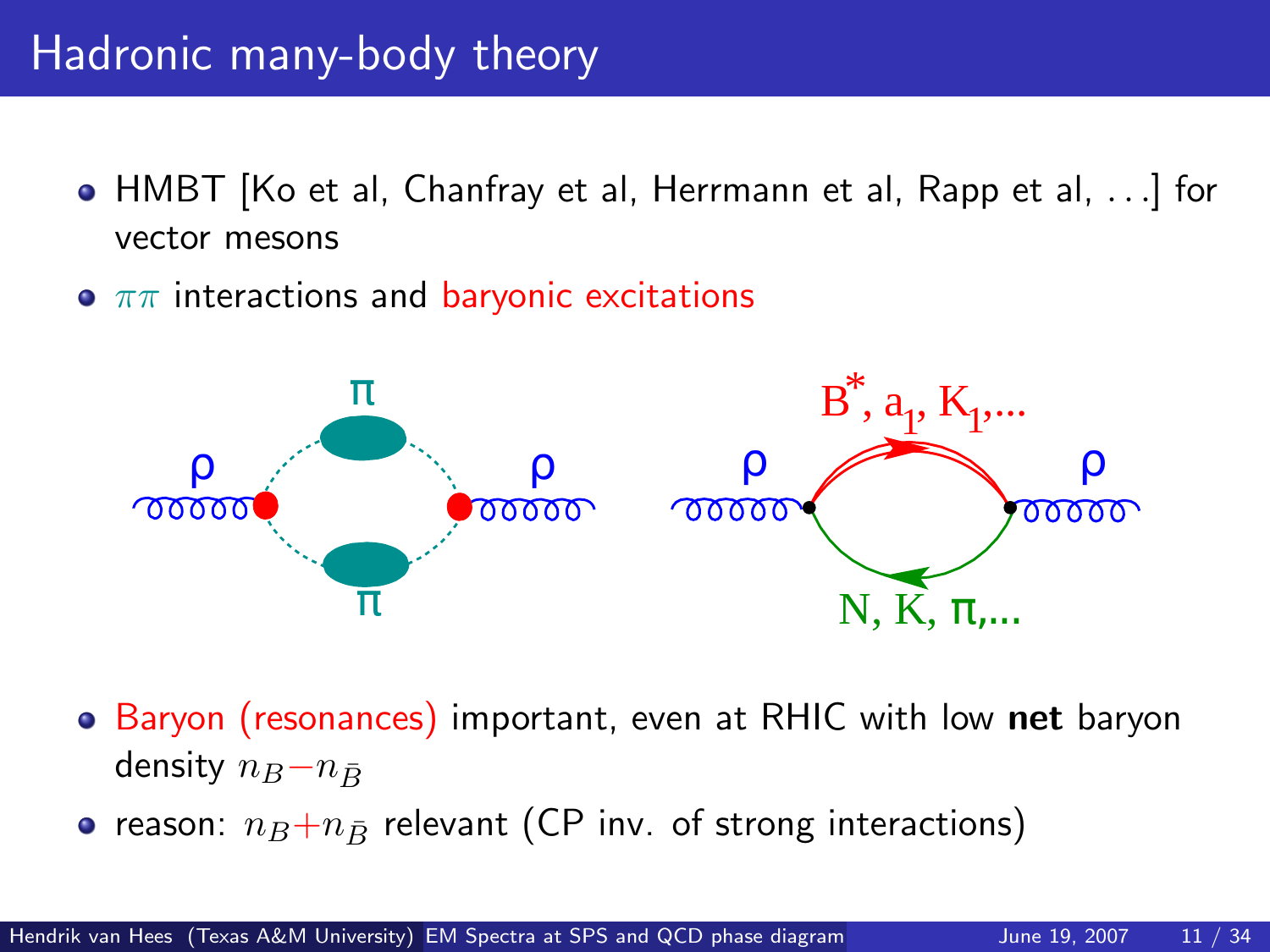- vacuum: em. pion-form factor, decay widths
- <span id="page-11-0"></span>o cold nuclear matter: Photo-absorption on nucleons and nuclei

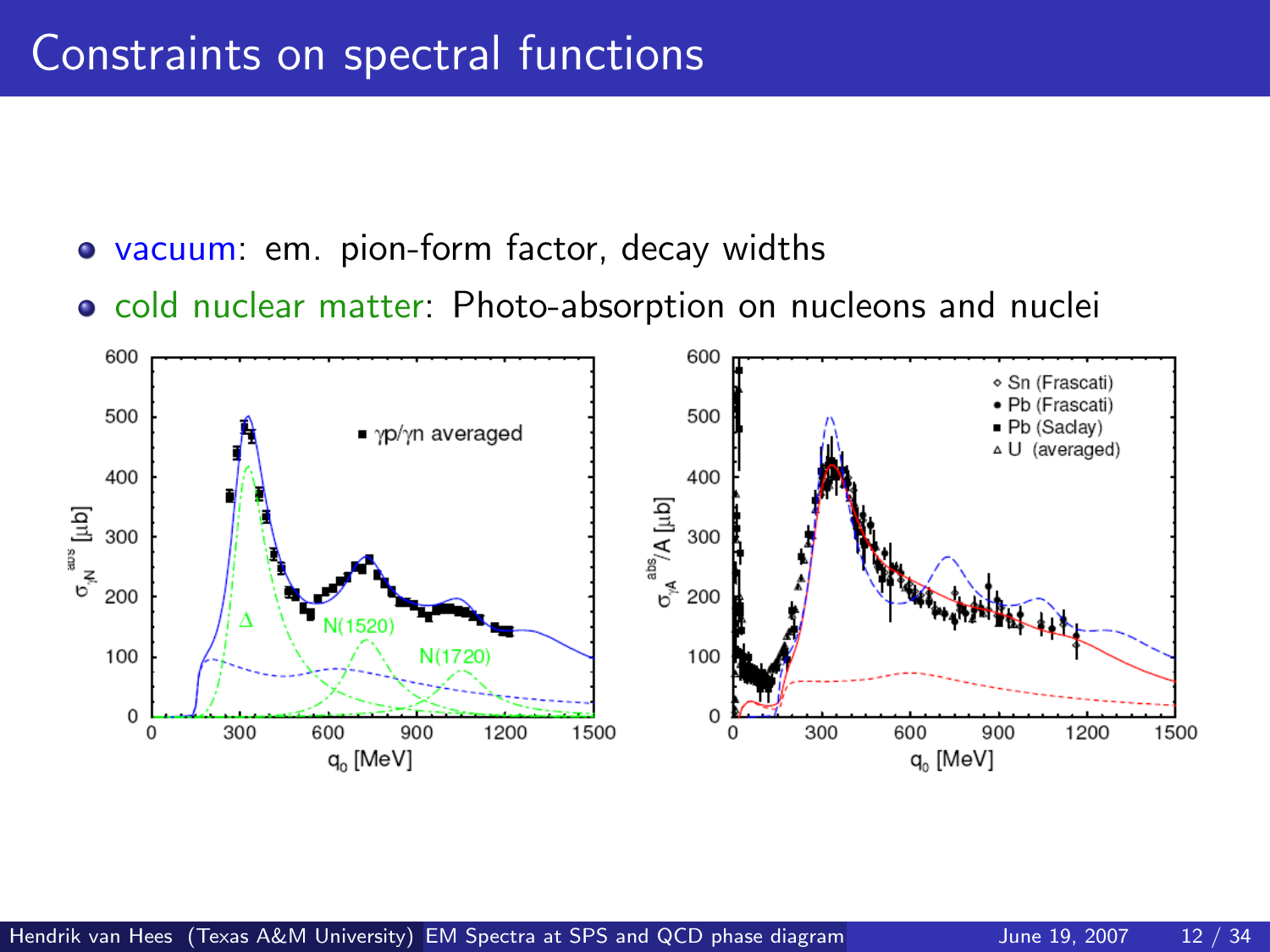#### Properties of spectral functions: QCD sum rules



 $\circ$  *ρ*-spectral function at finite  $n_B$ 

consistent with QCD-sum rules

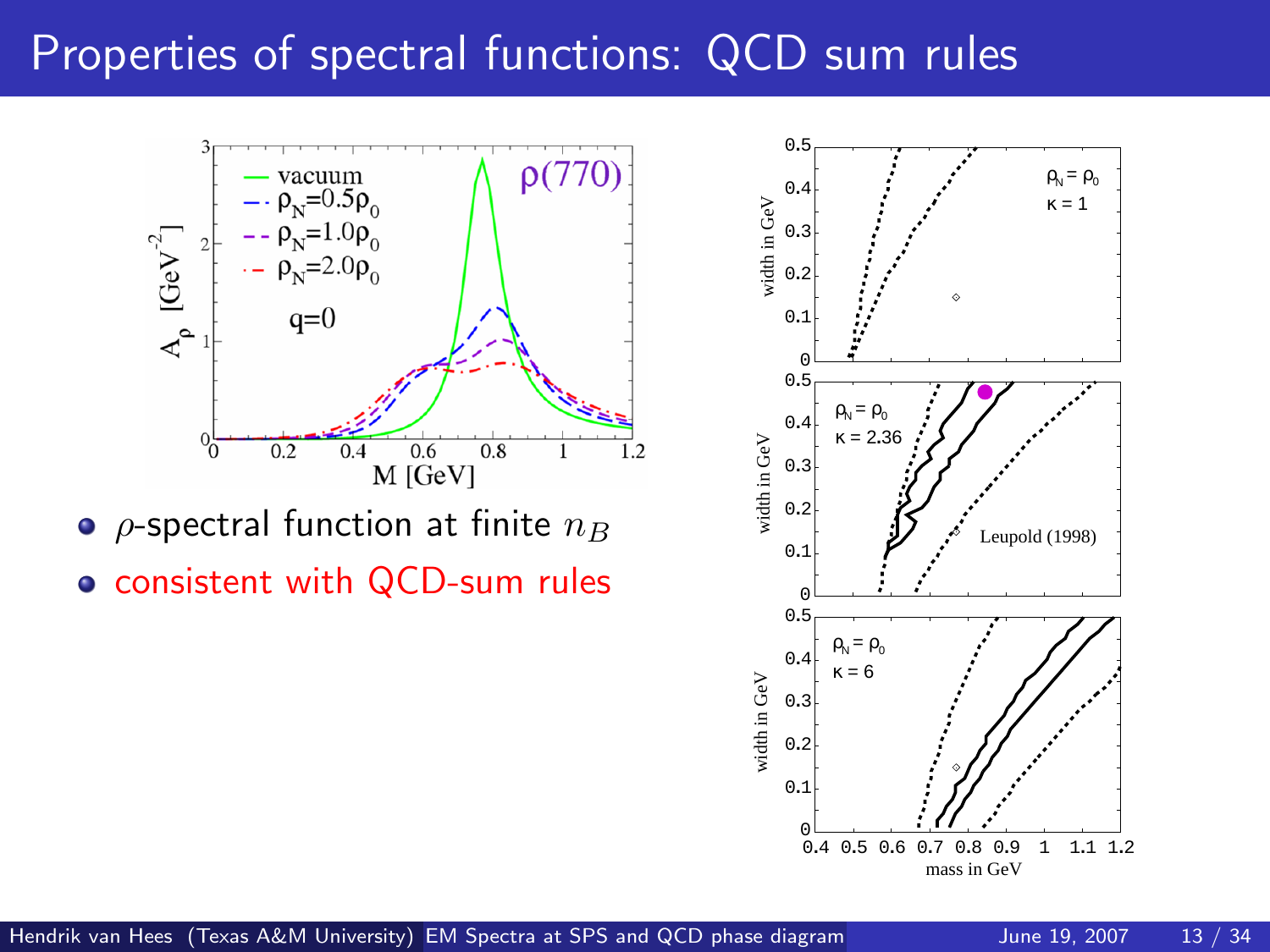#### Properties of spectral functions: Moments



 $m^{**}_{\rho}$ ∼ const  $\Rightarrow$  no significant mass shifts!

Hendrik van Hees (Texas A&M University) [EM Spectra at SPS and QCD phase diagram](#page-0-0) June 19, 2007 14 / 34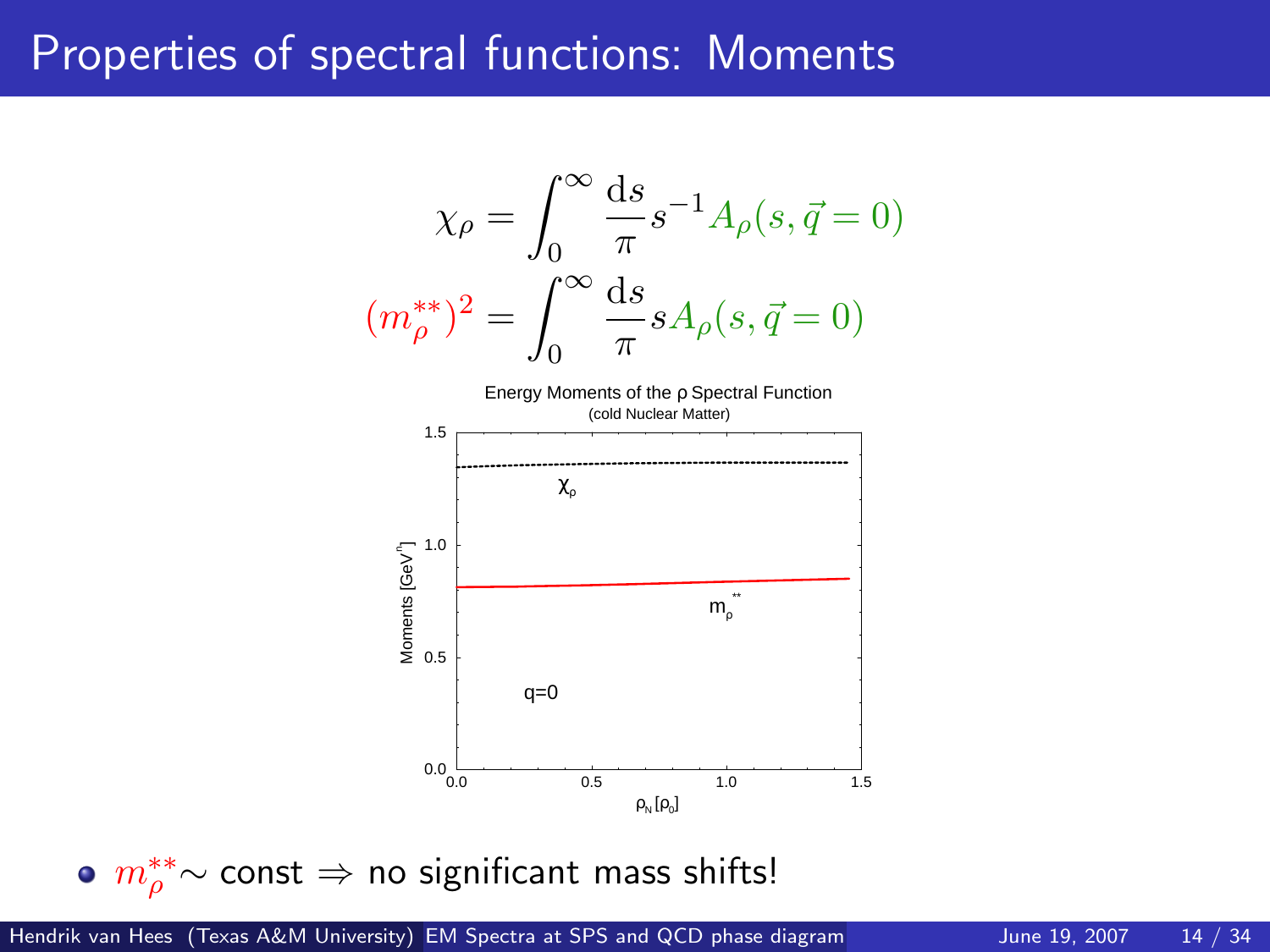### In-medium spectral functions and baryon effects



• baryon effects important  $\leftrightarrow N_B + N_{\bar{B}}$  relevant (not  $N_B - N_{\bar{B}}$ )

- some more broadening of the peak
- responsible for most of the strength at small  $M$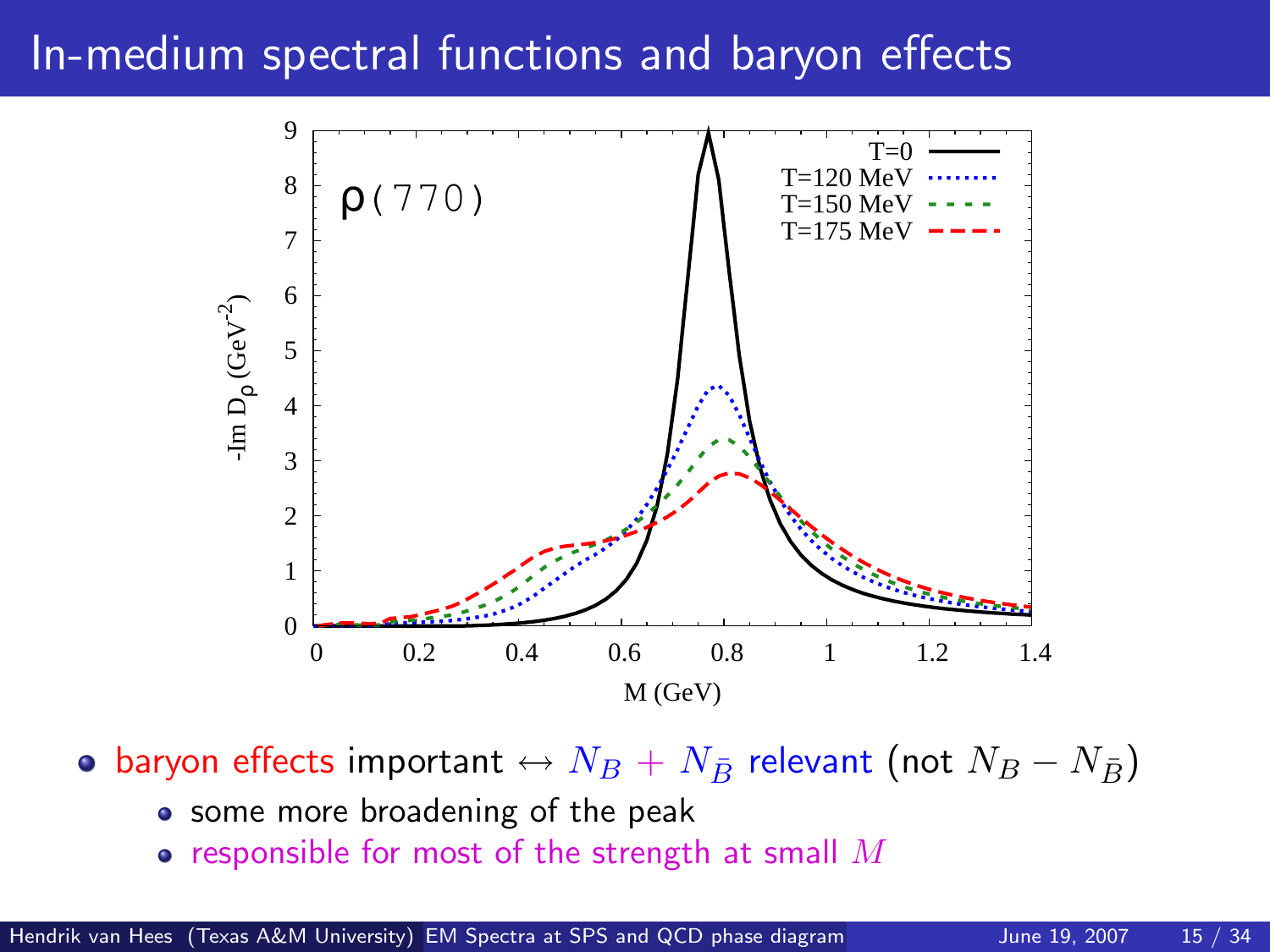### Dilepton rates: Hadron gas  $\leftrightarrow$  QGP



- in-medium hadron gas matches with QGP
- similar results also for  $\gamma$  rates
- "quark-hadron duality"!?
- **•** indirect evidence for chiral-symmetry restoration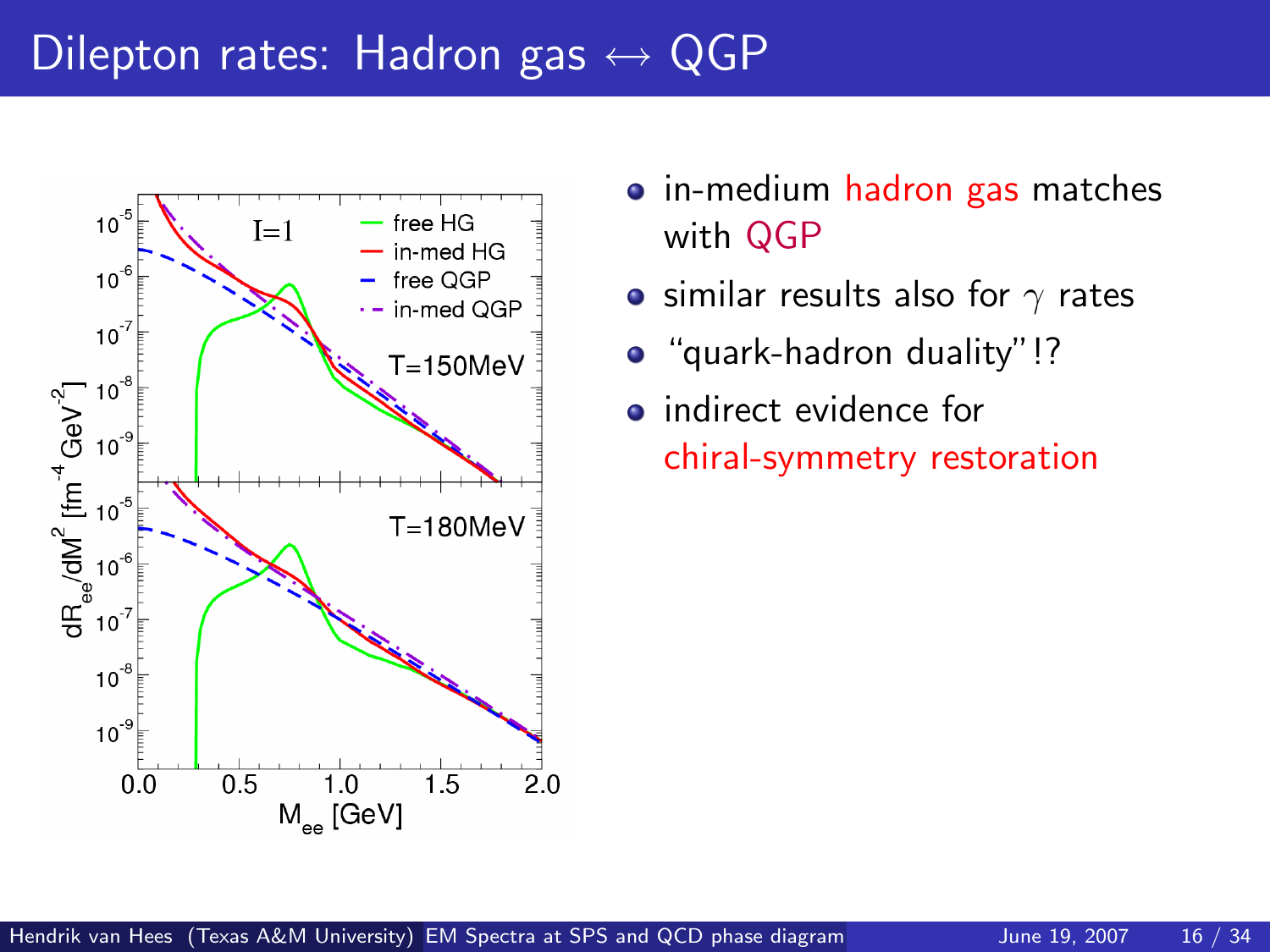### Fireball dynamics and hadro-chemistry

• homogeneous thermal fireball model

<span id="page-16-0"></span>
$$
V_{\mathsf{FB}} = \pi (z_0 + v_z t) \left(\frac{a_\perp}{2} t^2 + r_0\right)^2
$$

- **o** thermodynamics: isentropic expansion
- hadro-chemistry: hadron ratios fixed for  $T < T_{ch} \Rightarrow \mu_N, \mu_\pi, \mu_K, \ldots$



Hendrik van Hees (Texas A&M University) [EM Spectra at SPS and QCD phase diagram](#page-0-0) June 19, 2007 17 / 34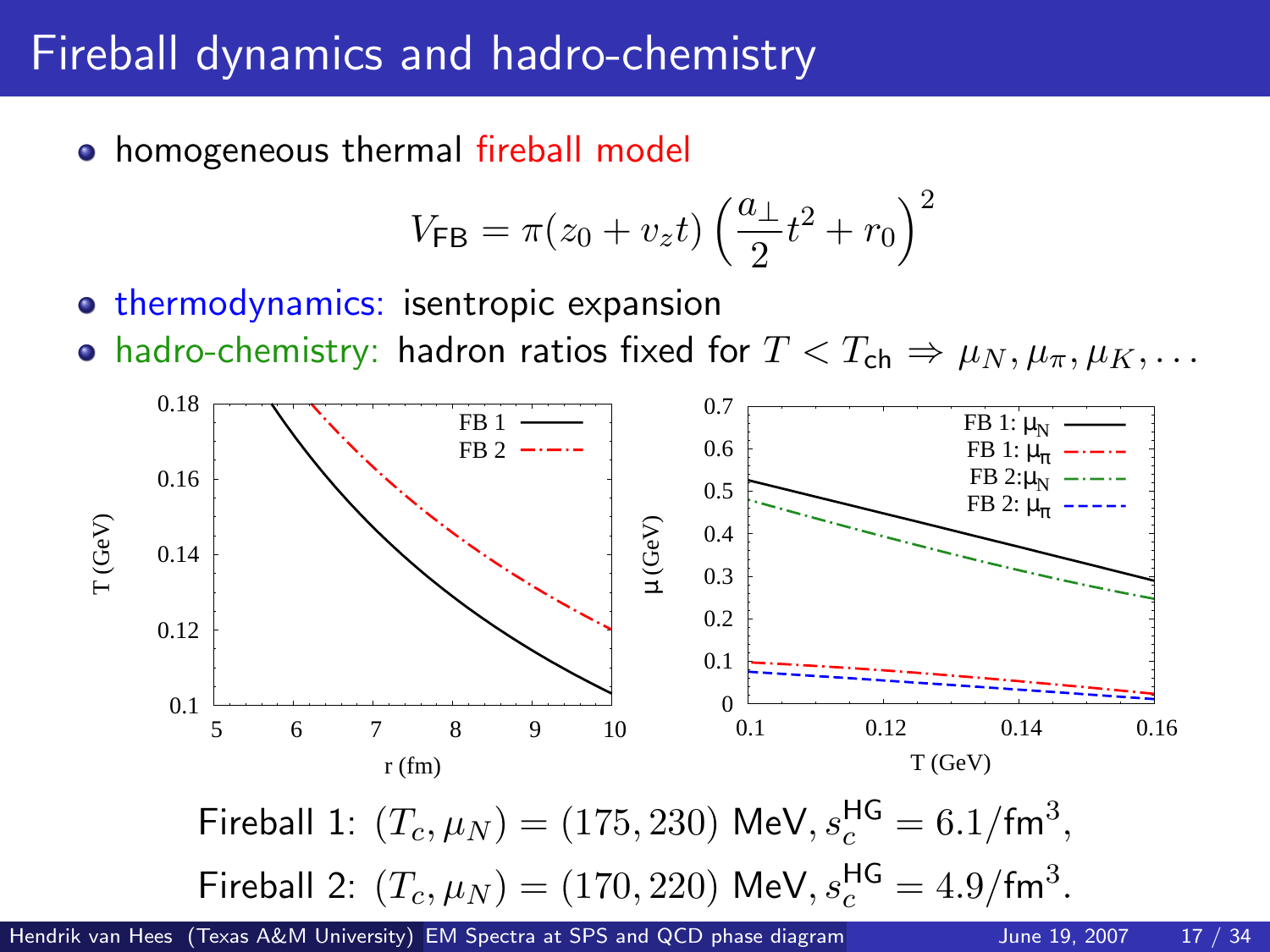#### Sources of dilepton emission in heavy-ion collisions

initial hard processes: Drell Yan

<sup>2</sup> "core" ⇔ emission from thermal source [McLerran, Toimela 1985]

$$
\frac{1}{q_T}\frac{\mathrm{d}N^{\text{(thermal)}}}{\mathrm{d}M\mathrm{d}q_T} = \int \mathrm{d}^4x \int \mathrm{d}y \int M\mathrm{d}\varphi \frac{\mathrm{d}N^{\text{(thermal)}}}{\mathrm{d}^4x\mathrm{d}^4q} \mathsf{Acc}(M,q_T,y)
$$

<sup>3</sup> "corona" ⇔ emission from "primordial" mesons (jet-quenching) <sup>4</sup> after thermal freeze-out ⇔ emission from "freeze-out" mesons [Cooper, Frye 1975]

$$
\mathrm{d}N^{(\rm fo)}=\int\frac{\mathrm{d}^3q}{q_0}q_\mu\mathrm{d}\sigma^\mu f_B(u_\mu q^\mu/T)\frac{\Gamma_{\rm meson\to\ell^+\ell^-}}{\Gamma_{\rm meson}}\mathrm{Acc}
$$

- additional factor  $\gamma = q_0/M$  compared to thermal emission
- **o** physical reason
	- thermal source rate  $\propto \tau_{\sf med} \frac{\Gamma_{\sf meson\to \ell^+\ell^-}}{\gamma}$
	- decay of mesons after fo: rate  $\propto \frac{\Gamma_{\rm meson\rightarrow \ell^+\ell^-}}{\Gamma_{\rm meson}}$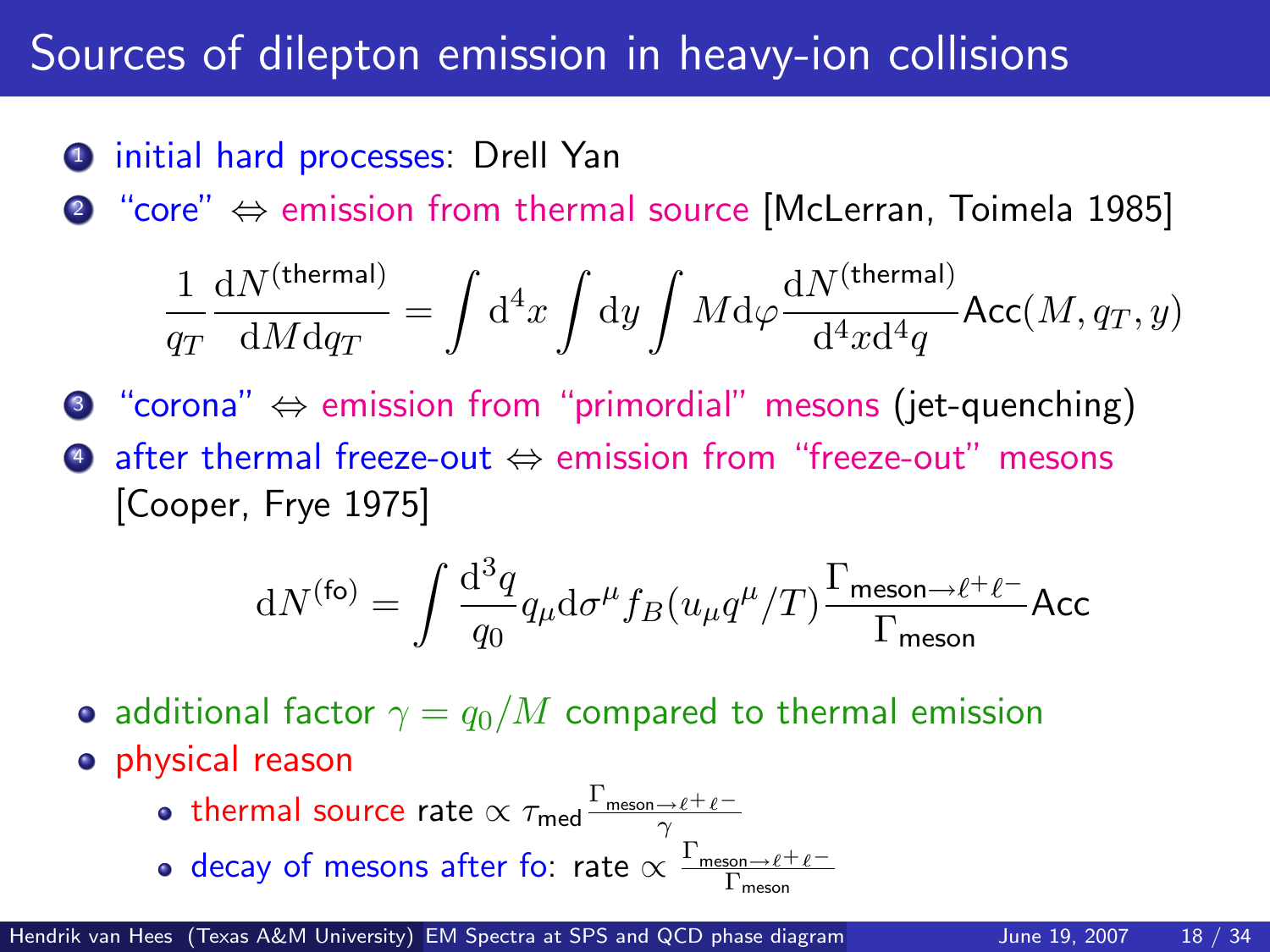**e** e.m. current-current correlator  $\Leftrightarrow \tau \rightarrow 2n\pi$ 



- leading-order virial expansion for "four-pion piece"
- additional strength through "chiral mixing"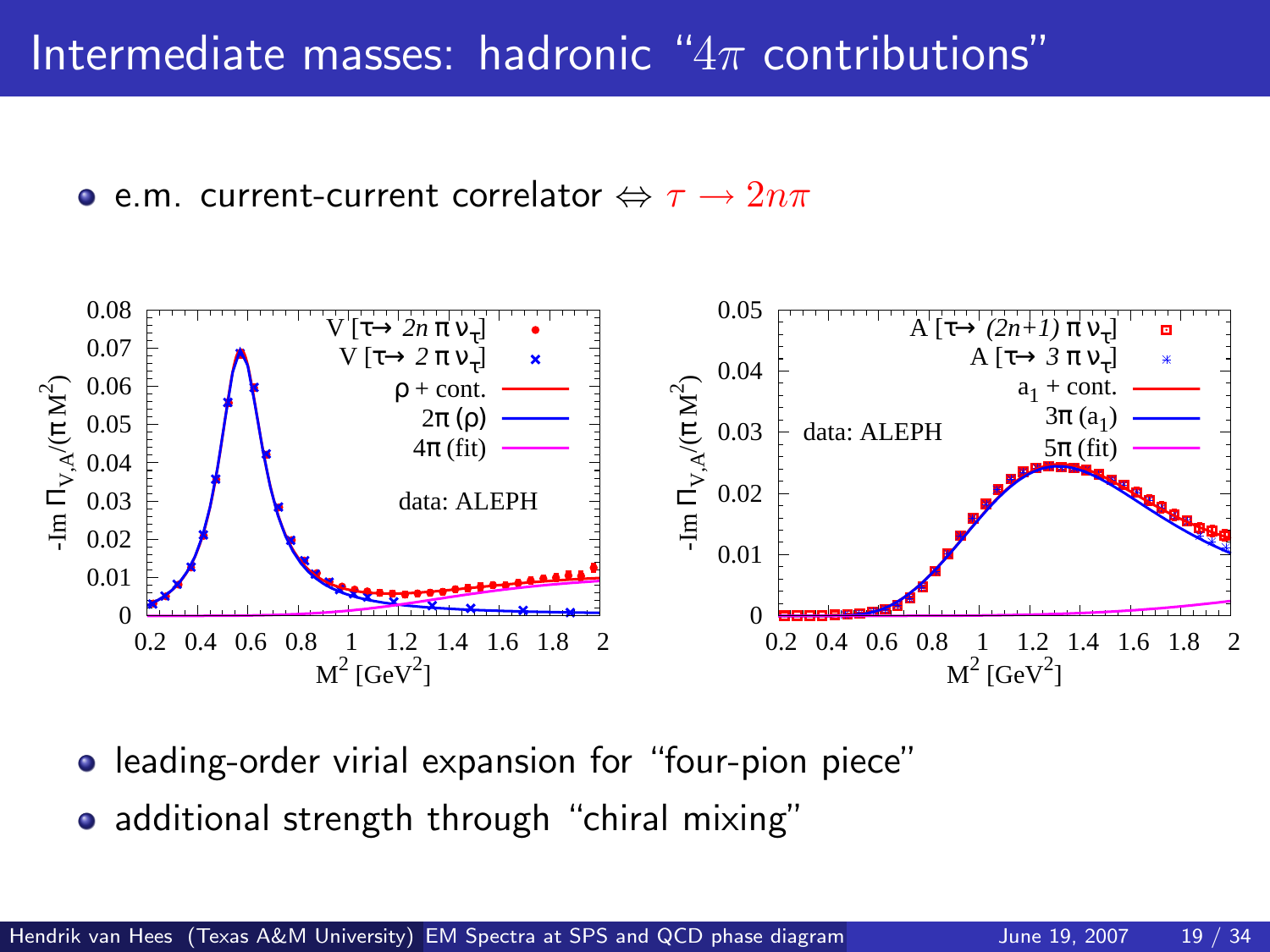### NA60 excess spectra: all  $p_T$

• isentropic expansion:  $QGP (T_i \approx 197 \text{ MeV})$  via mixed phase  $(T_c = 175 \text{ MeV})$  to thermal freeze-out  $(T \simeq 120 \text{ MeV})$ 



- **•** relative normalization of thermal components fixed by in-medium em. spectral functions
- absolute normalization ⇔ fireball lifetime
- <span id="page-19-0"></span>o good overall agreement with data
- **•** intermediate masses: hadronic " $4\pi$  contributions" via model-independent virial estimate!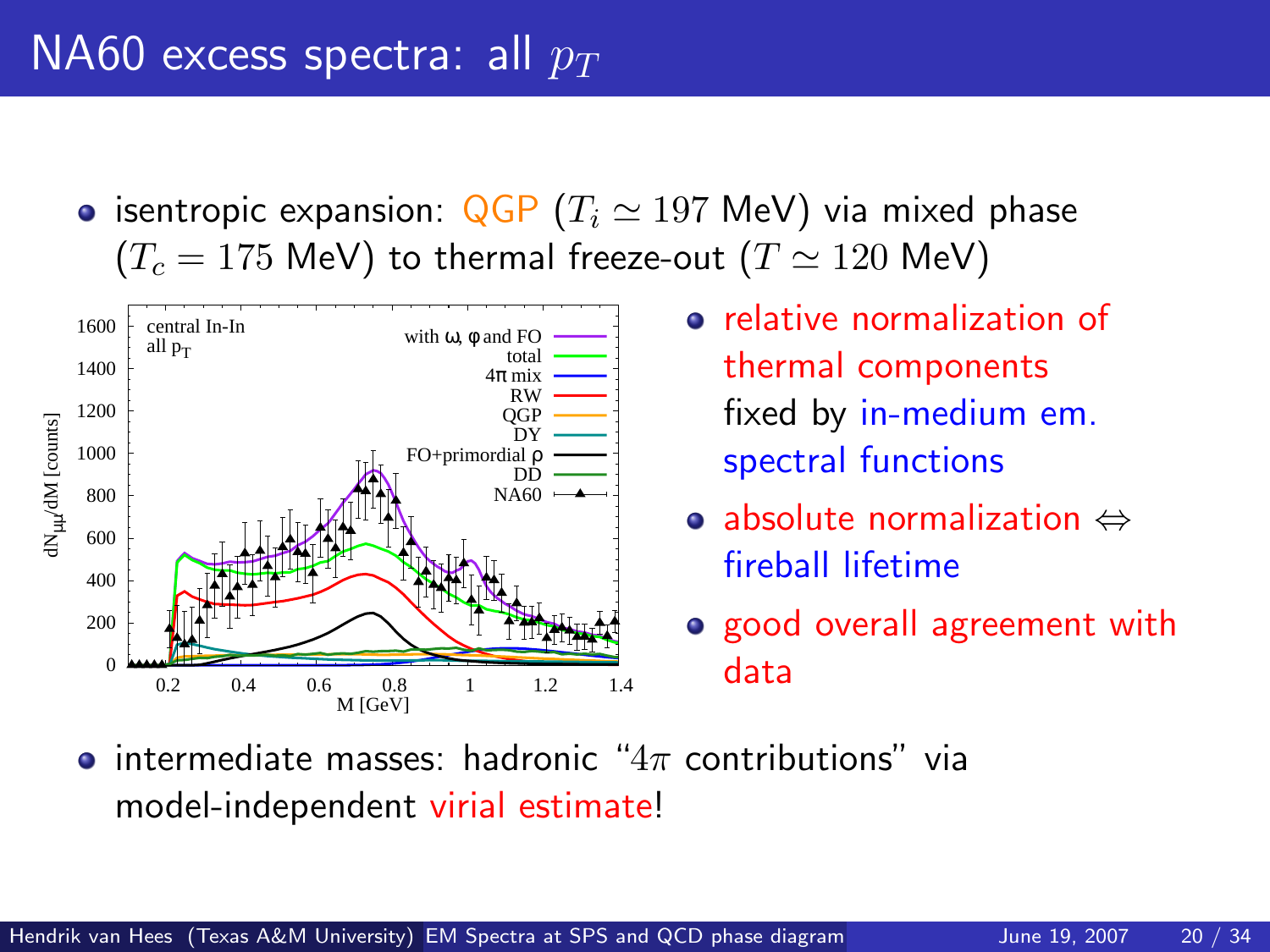#### NA60 excess spectra: IMR



" $4\pi$  contributions"  $(\pi + \omega, a_1 \rightarrow \mu^+ + \mu^-)$ 

• slightly enhanced by VA mixing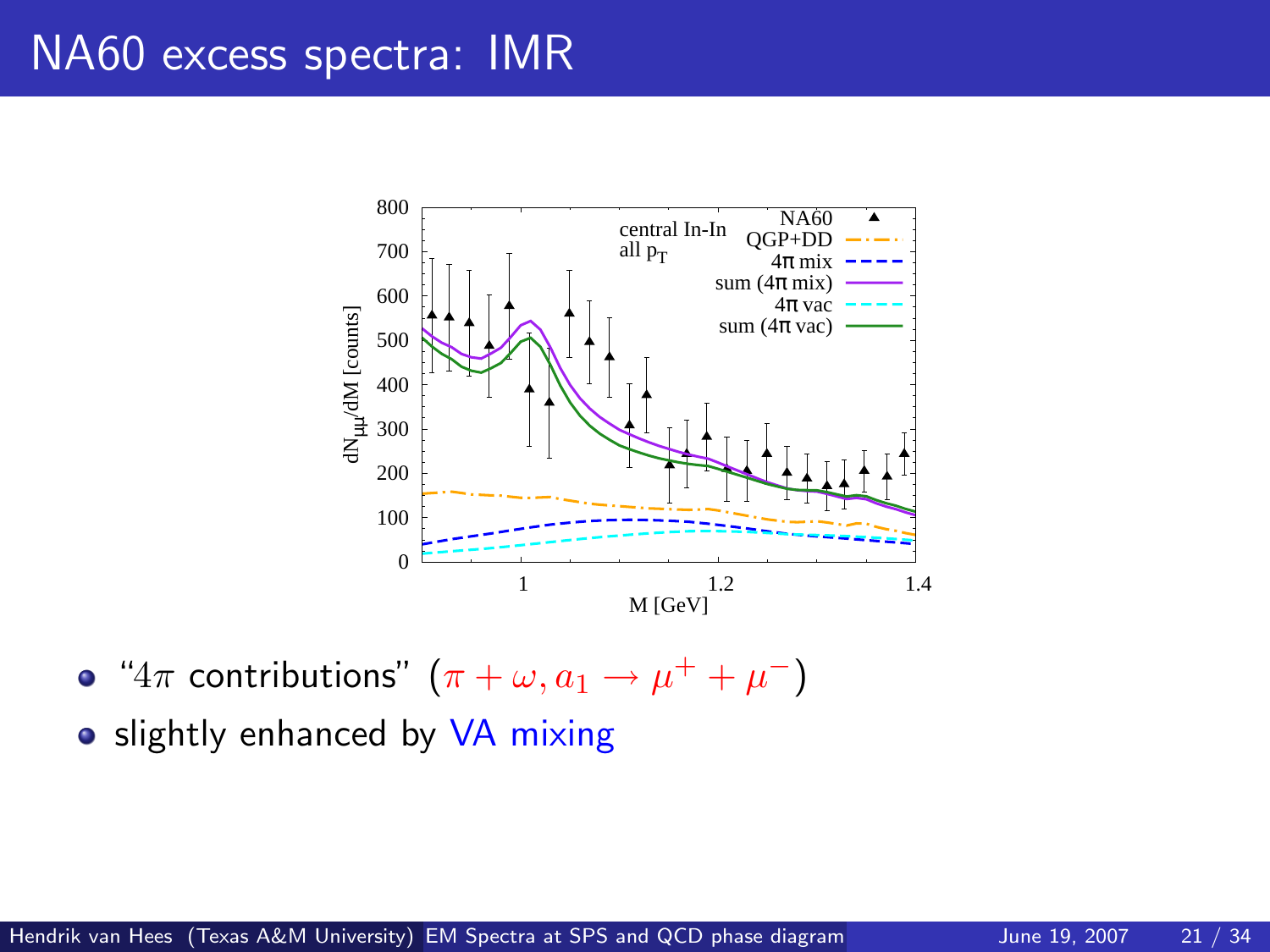

**•** good description in different  $p_T$  bins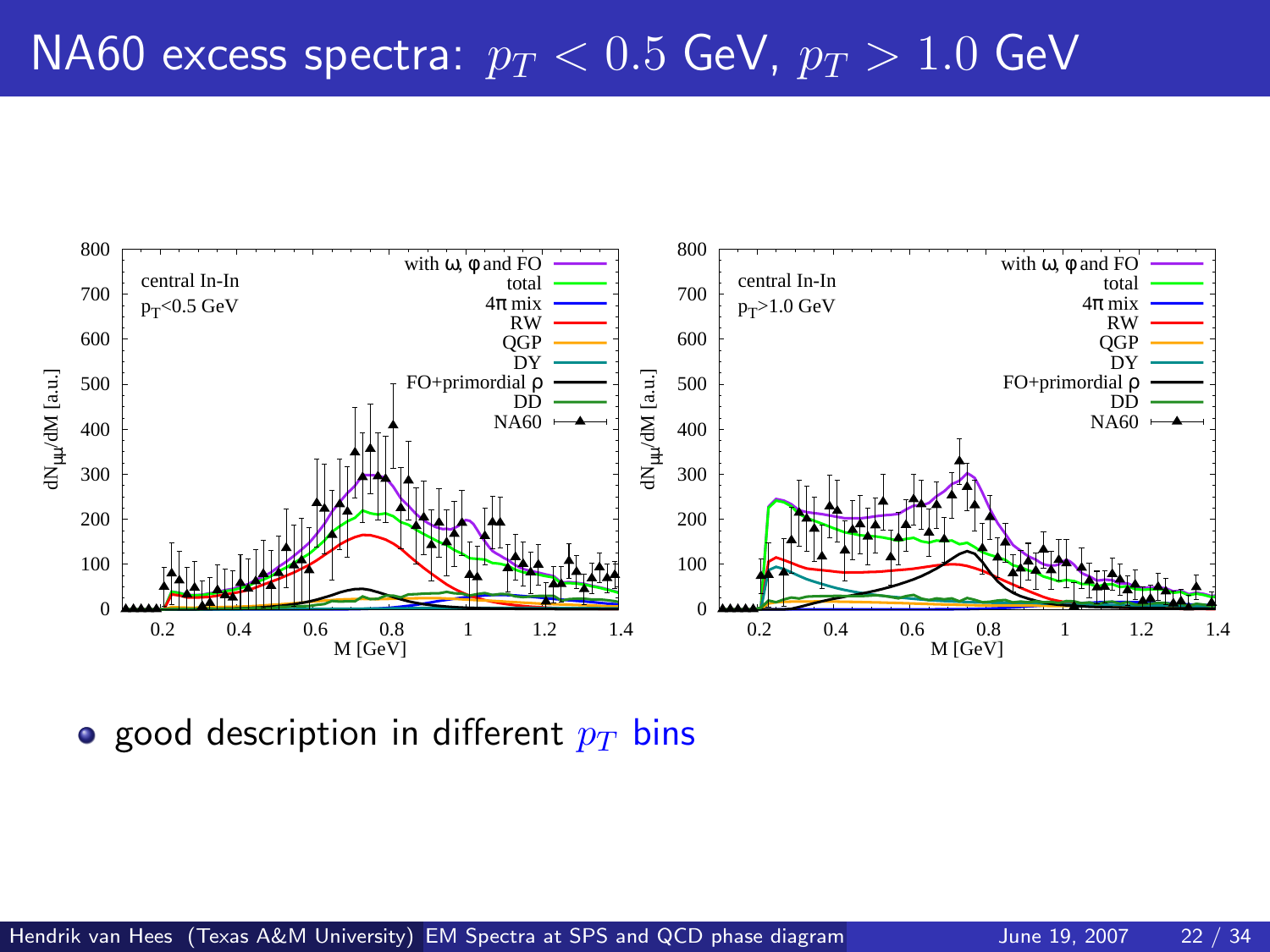### Importance of Baryon effects



• without baryons

- not enough broadening
- lack of strength below  $\rho$  peak  $\bullet$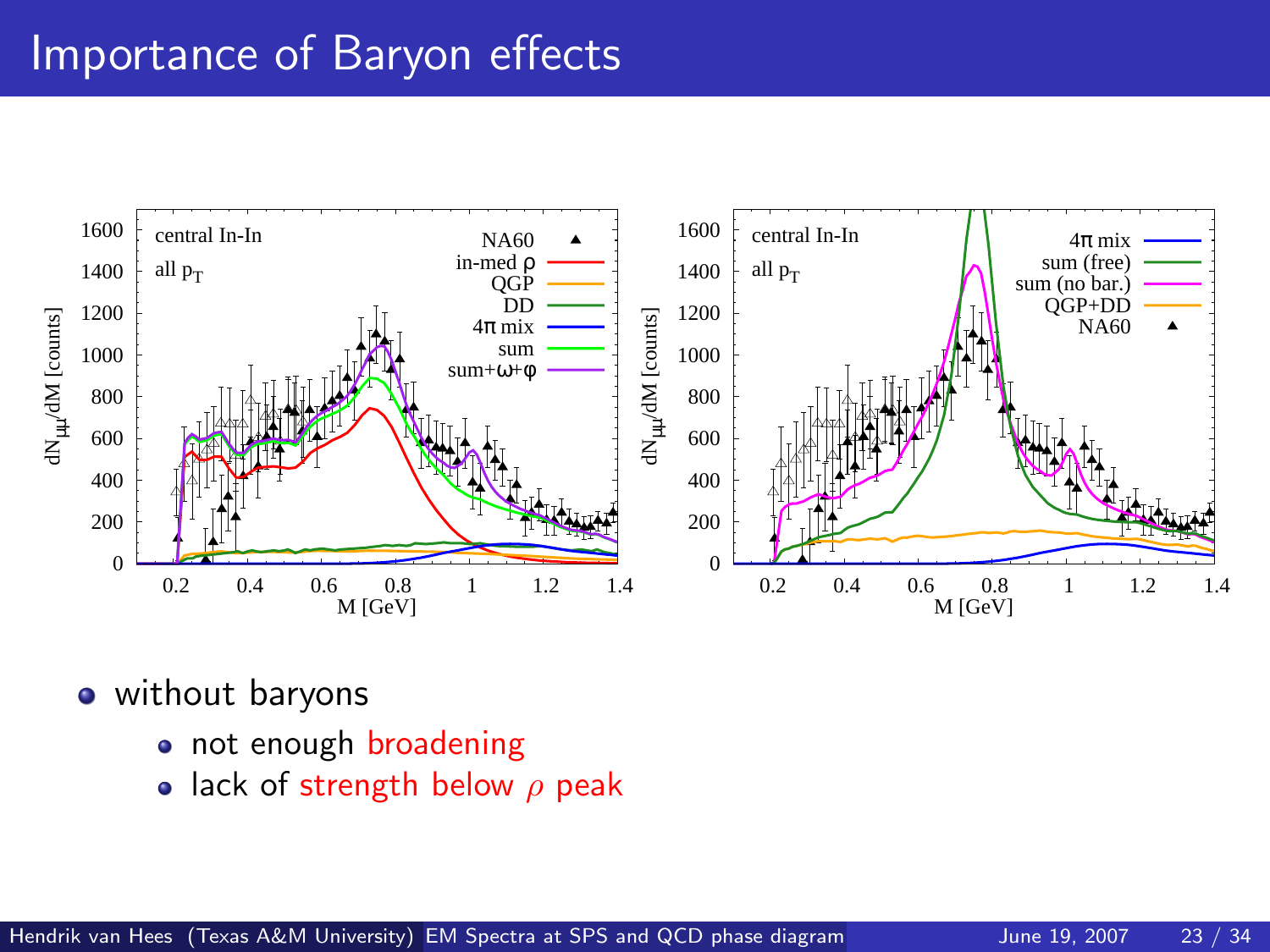#### NA45 dielectron spectra



- electrons  $\Rightarrow$  low-mass region
- probes baryon effects!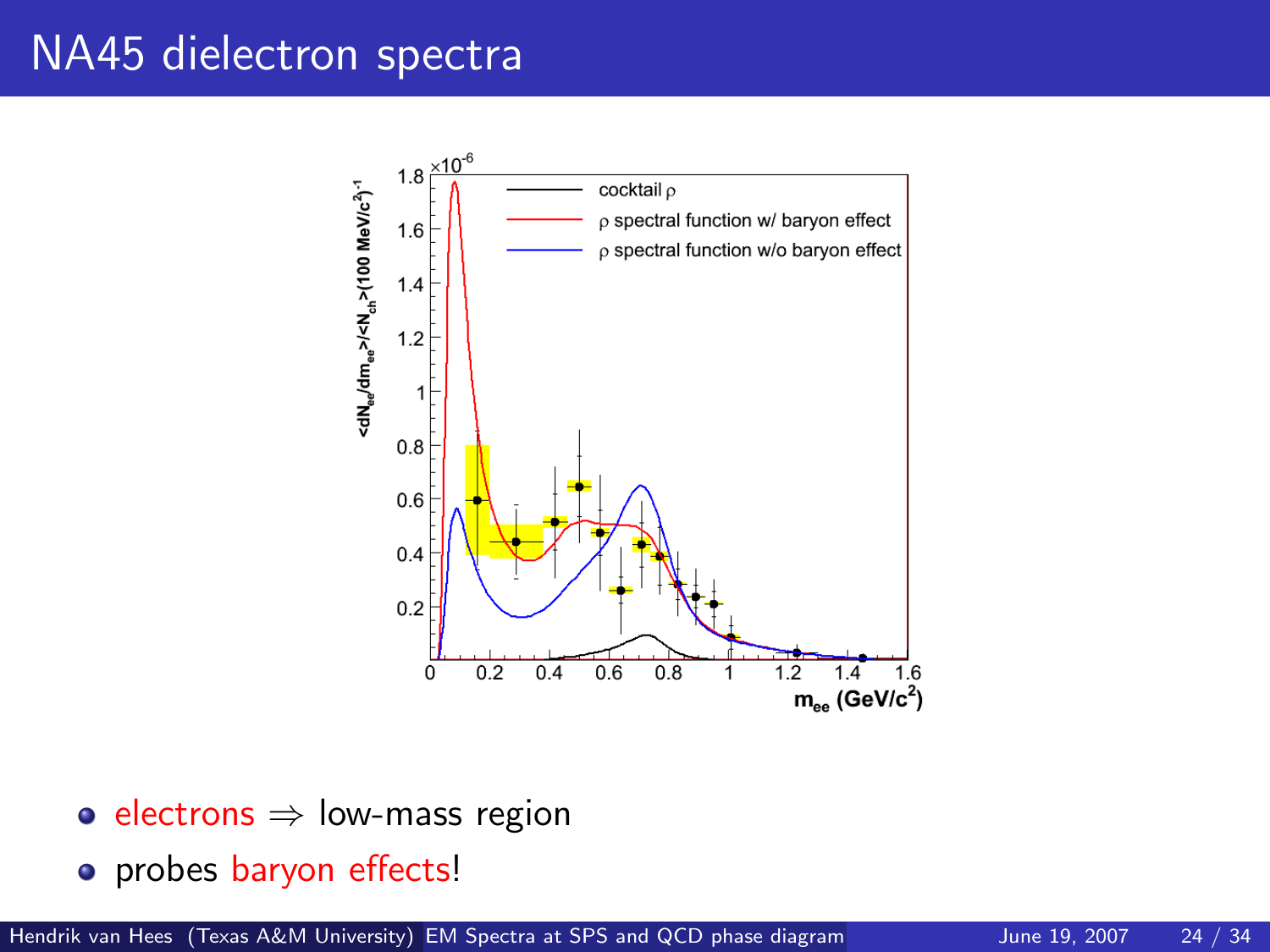## Chiral reduction formalism (virial expansion)



[HvH, Rapp hep-ph/0604269]

[Dusling, Teaney, Zahed 06]

- underestimates medium effects on the  $\rho$ (due to low-density approximation no broadening!)
- results with fireball parametrization very similar to hydro!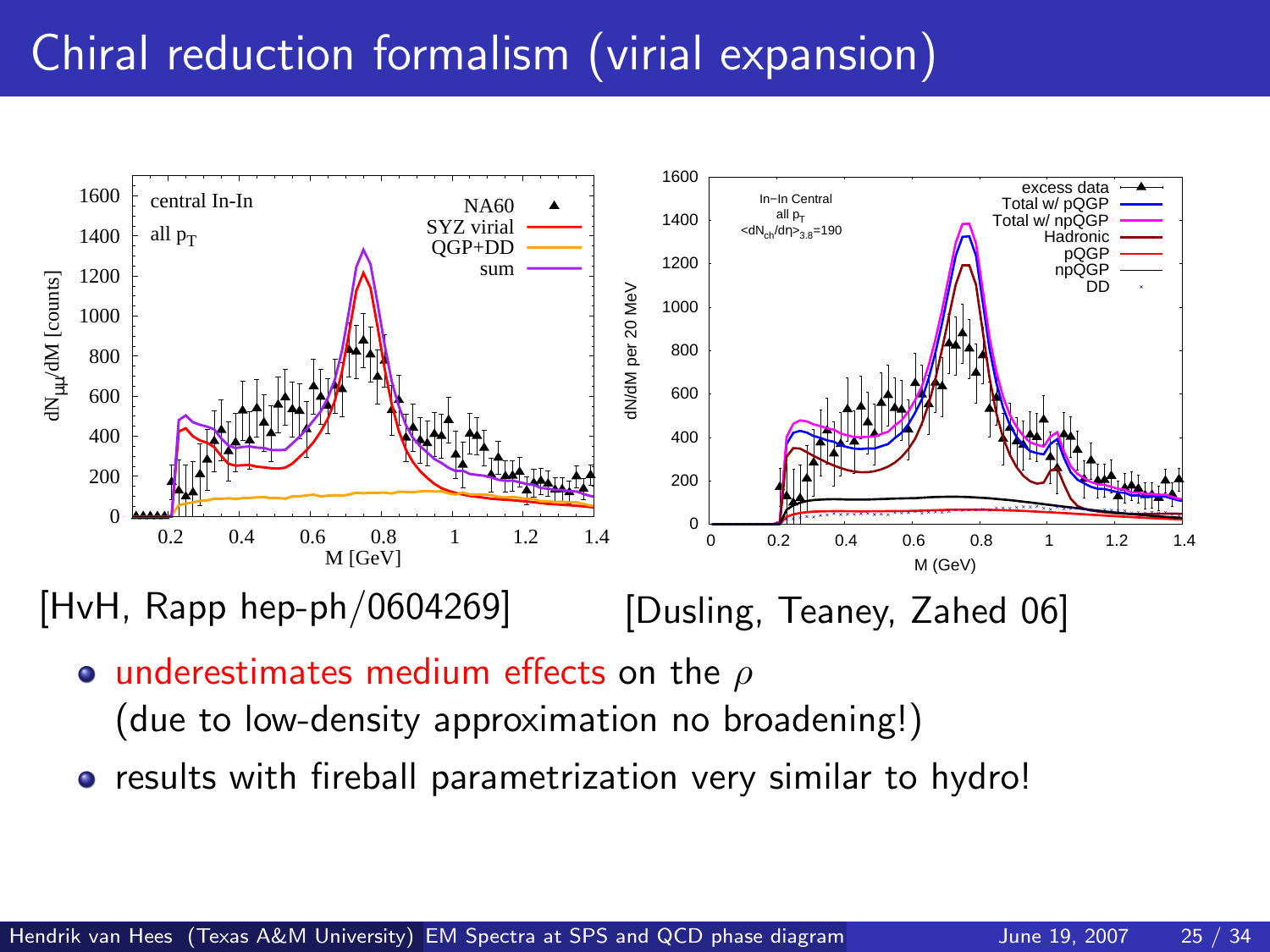## NA60 excess spectra (semicentral)



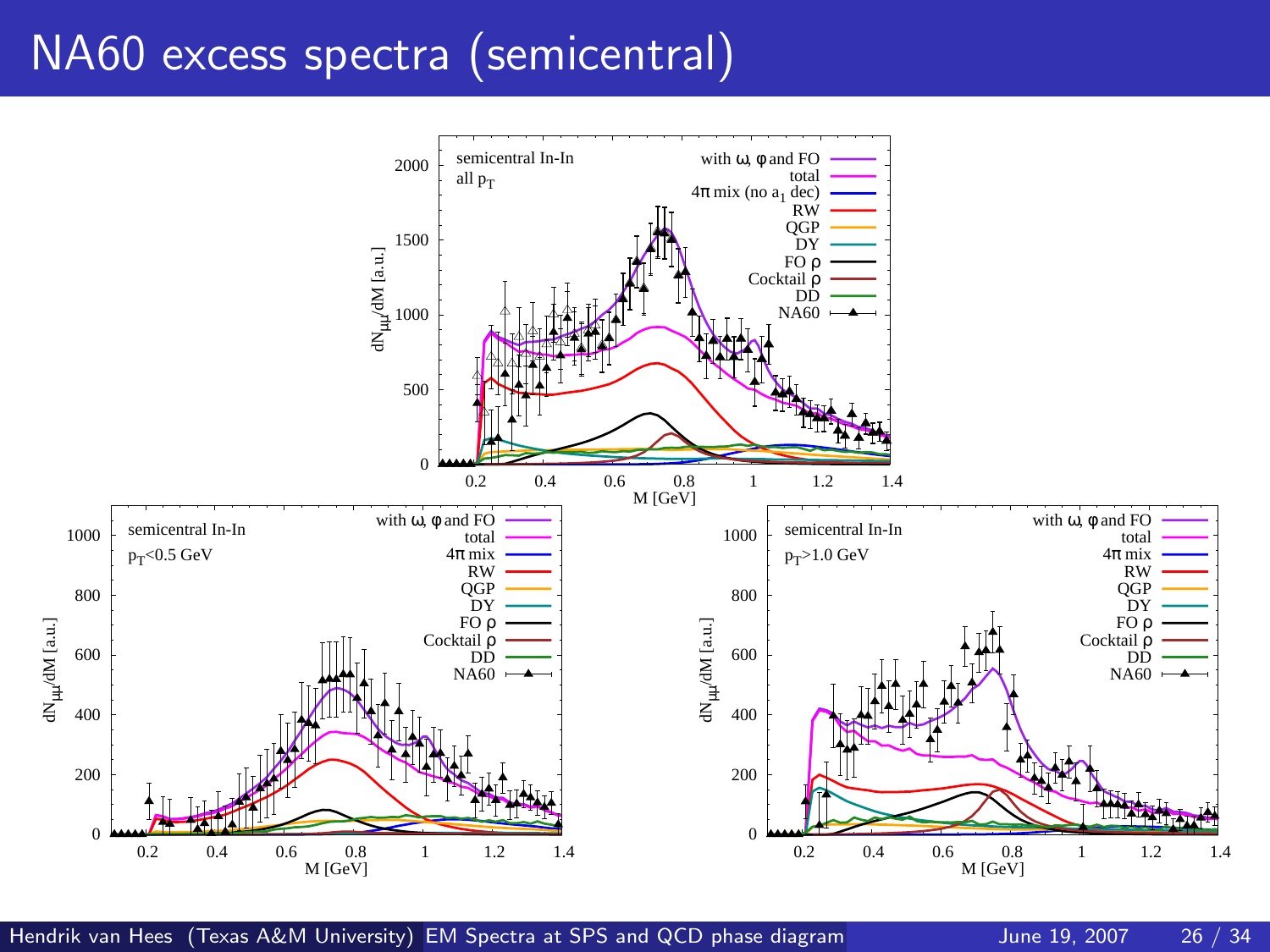## $N$ A60  $p_T$  spectra

<span id="page-26-0"></span>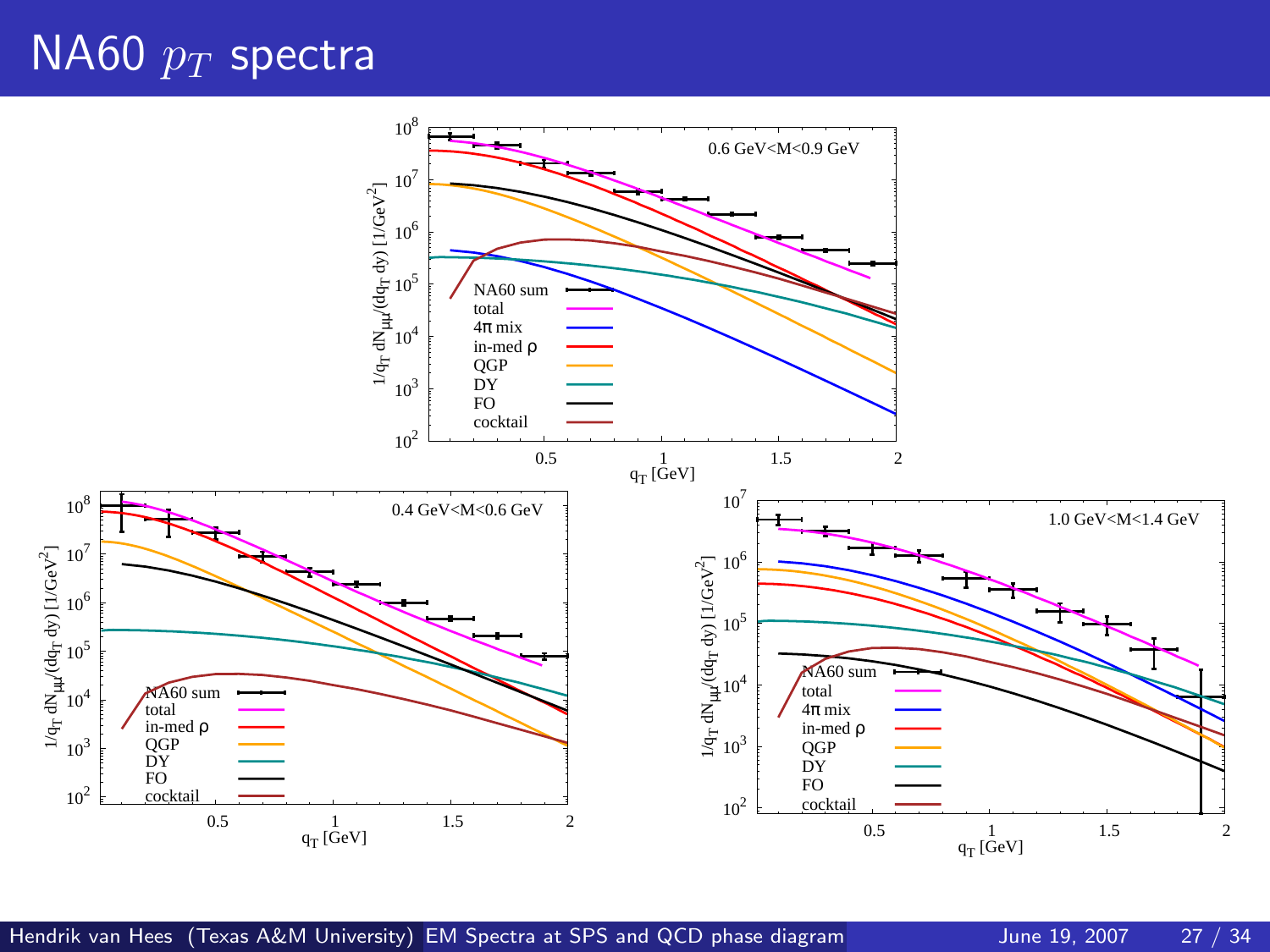# $N$ A60  $p_T$  spectra (central) Fireball 2



**•** larger flow  $(v_{B\perp}^{(2)}=0.72c$  vs  $v_{B\perp}^{(1)}=0.56c)$  $(f<sub>0</sub>)$ 

$$
\bullet \; T_{\text{eff}}^{(\text{to})} \simeq T_{\text{fo}} + m \left\langle v_{\perp} \right\rangle^2
$$

• 
$$
T_{\text{eff}}^{(2)} = 291 \text{ MeV vs.}
$$
  
 $T_{\text{eff}}^{(1)} = 223 \text{ MeV}$ 

harder spectra

realistic for 158-GeV-In-In?



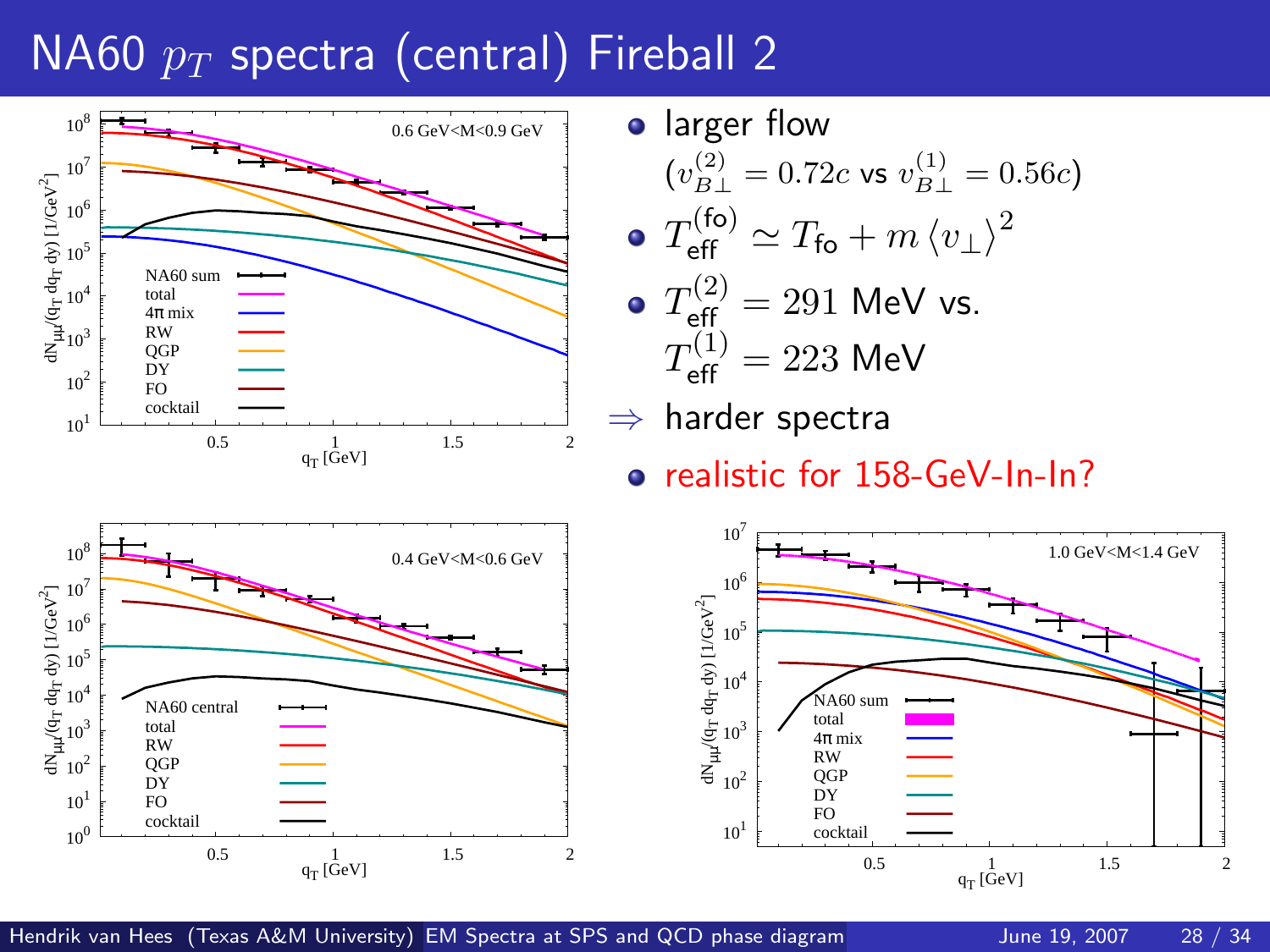#### New contribution: t-channel meson exchange

- motivation:  $p_T$  spectra too soft compared to NA60 data
- **thermal contributions not included in models so far**



• also for  $a_1$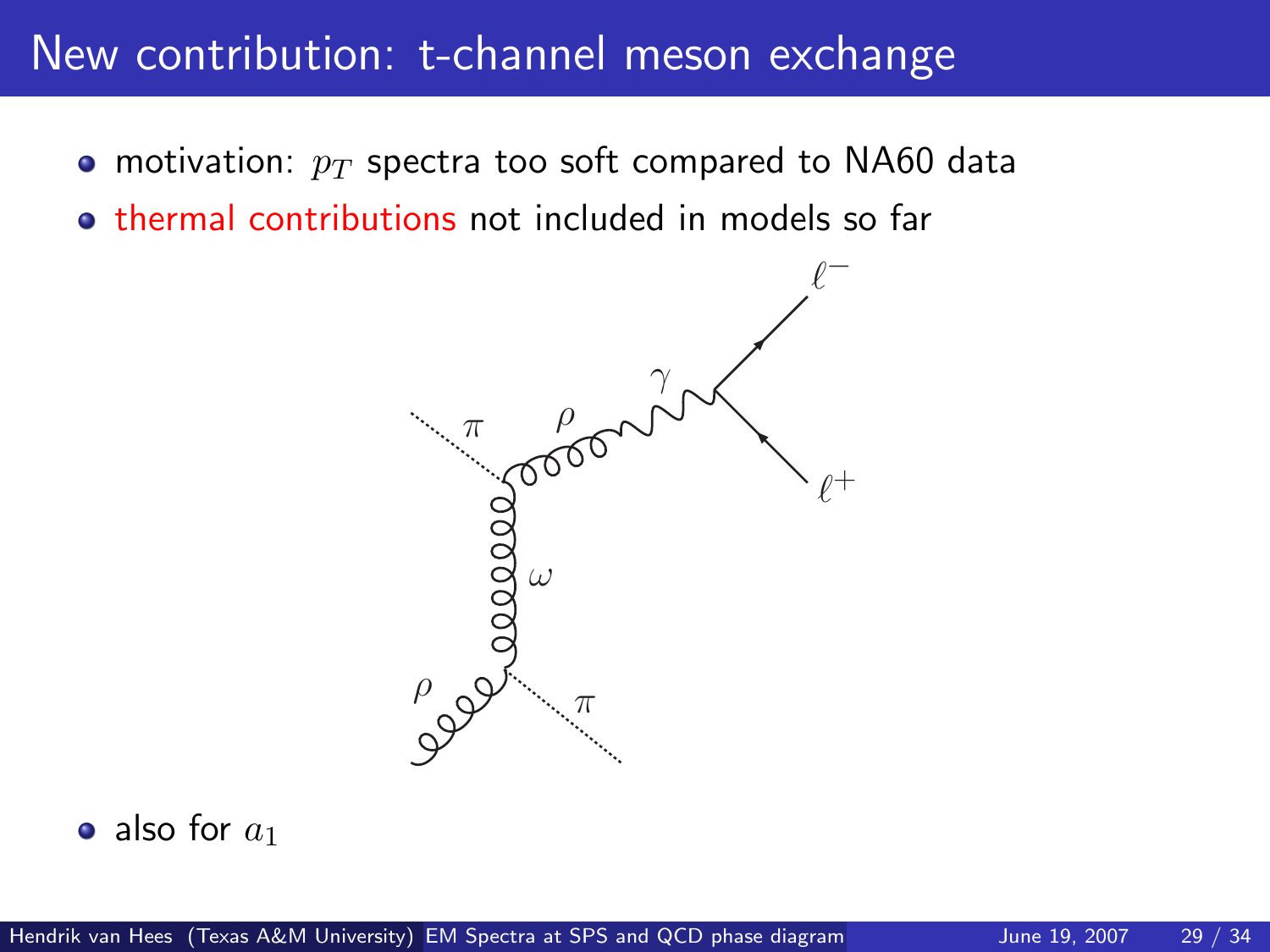#### New contribution: t-channel meson exchange

- motivation:  $p_T$  spectra too soft compared to NA60 data
- thermal contributions not included in models so far
- also for  $a_1$

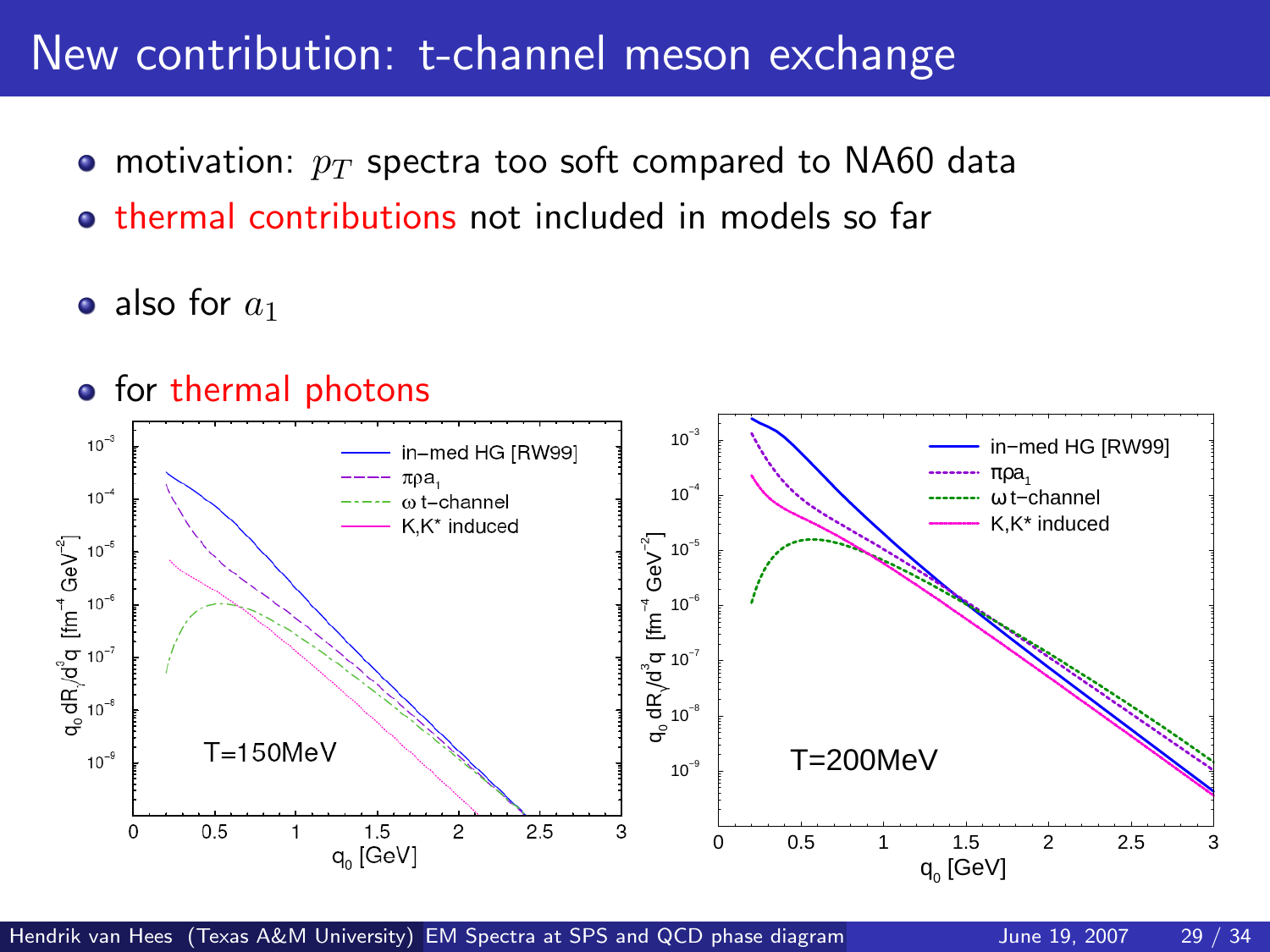### $NAG0-p_T$  spectra (semicentral)

<span id="page-30-0"></span>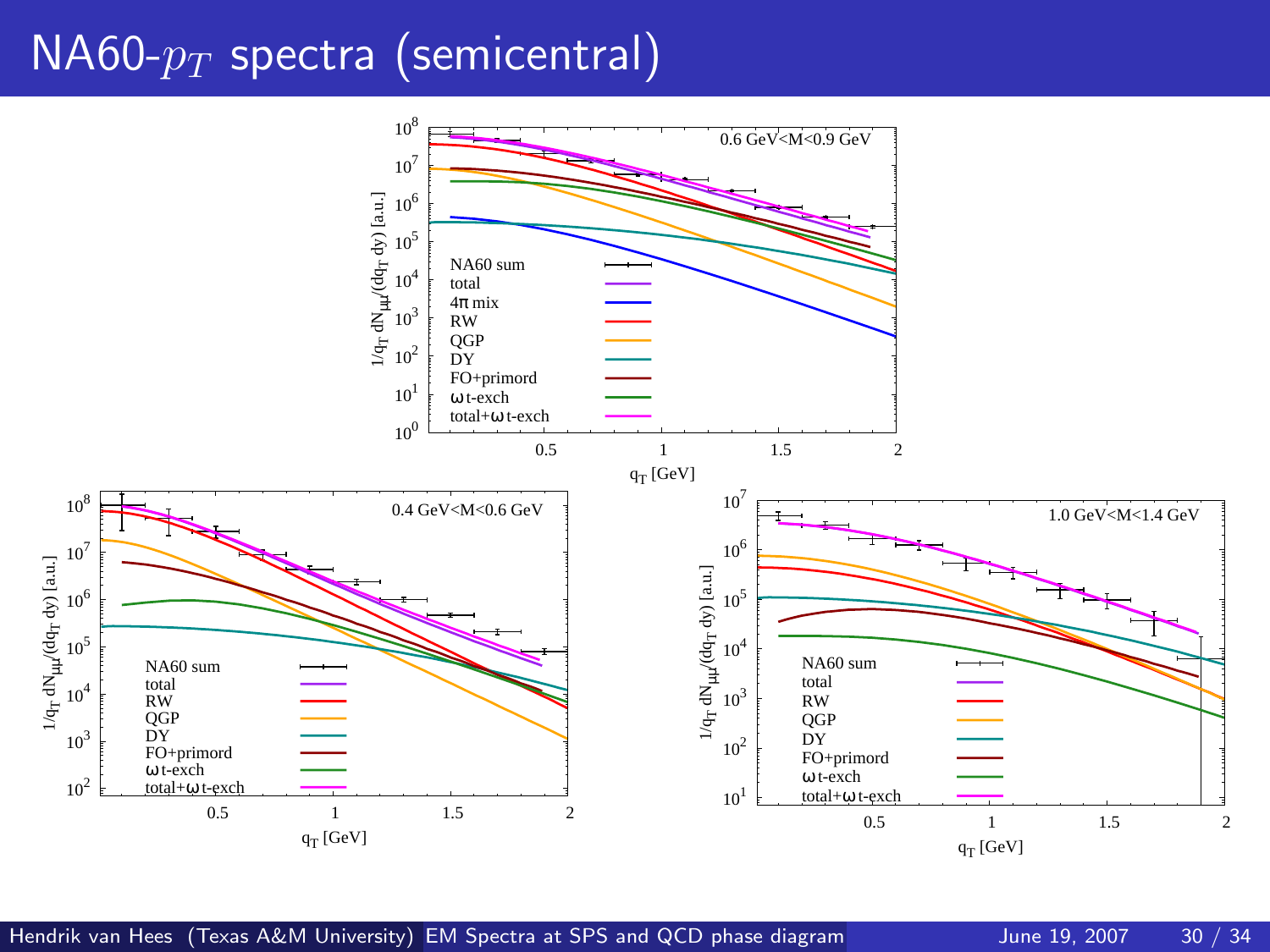#### hadro chemistry

- sensitive to chemical freeze-out parameters  $\leftrightarrow$ "Hagedorn resonance-gas limit"
- latent heat: duration of QGP and mixed phase

#### (hydro) dynamics

- velocity profile  $v_\perp \propto r_\perp$  vs.  $r_\perp^{1/2}, \ldots \Rightarrow$  detailed hydro study
- longitudinal expansion: boost invariant vs. accelerated expansion
- viscosity effects (see QM 2006 Talk by Teaney)

#### complete set of sources

- thermal (McLerran-Toimela) vs. decay after freeze-out (Cooper-Frye)
- hard production: Drell-Yan
- non-thermalized "primordial  $\rho$ 's"
	- jet-quenching model ( $\sigma_{pre\text{-}had} = 0.4$  mb; after  $\tau_{form}$ :  $\sigma_{had} = 5$  mb)
	- $q_T \leq 1$  GeV:  $N_{part}$  scaling;  $q_T \geq 3$  GeV:  $N_{coll}$  scaling
	- **•** "switched" linearly between scaling scenarios
	- ∼ compatible with WA98 pion data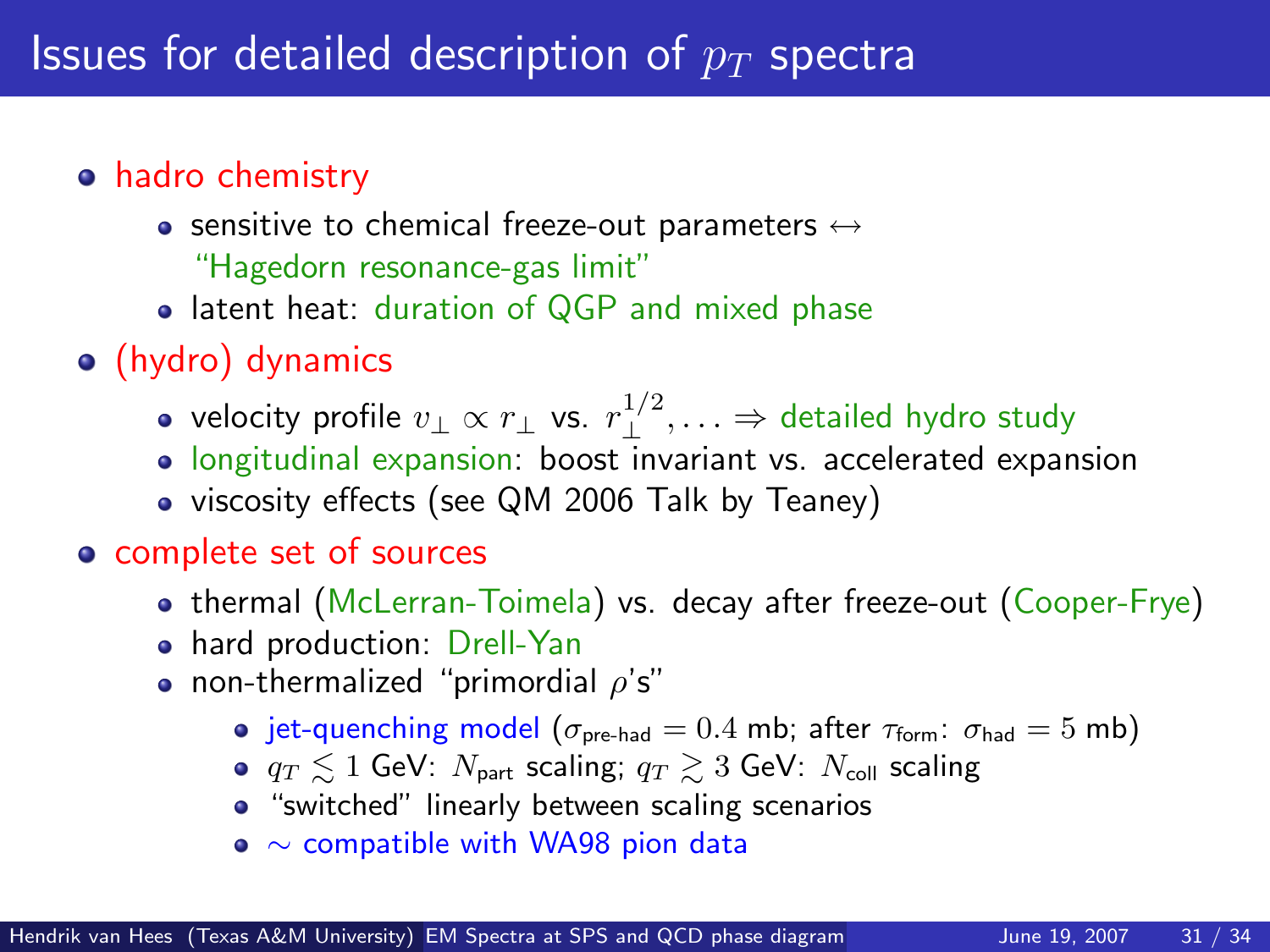## Conclusions and Outlook

- Dilepton spectra  $\Leftrightarrow$  em. current correlator  $\Leftrightarrow$  QCD-phase diagram
- directly related to chiral symmetry (vector and axial-vector currents)
- hadronic many-body theory
	- **·** low-mass region: light vector mesons
	- intermediate-mass region: four-pion continuum, QGP
- **e** medium effects
	- baryons essential for in-medium properties of vector mesons
	- " $4\pi$ " contributions  $(\pi + \omega, a_1 \rightarrow \ell^+ + \ell^-)$
- <span id="page-32-0"></span>• fireball/freeze-out dynamics  $\Leftrightarrow$   $p_T$  spectra
	- complete set of sources
	- need detailed hydro study
	- precise hadro-chemical freeze-out description (latent heat!)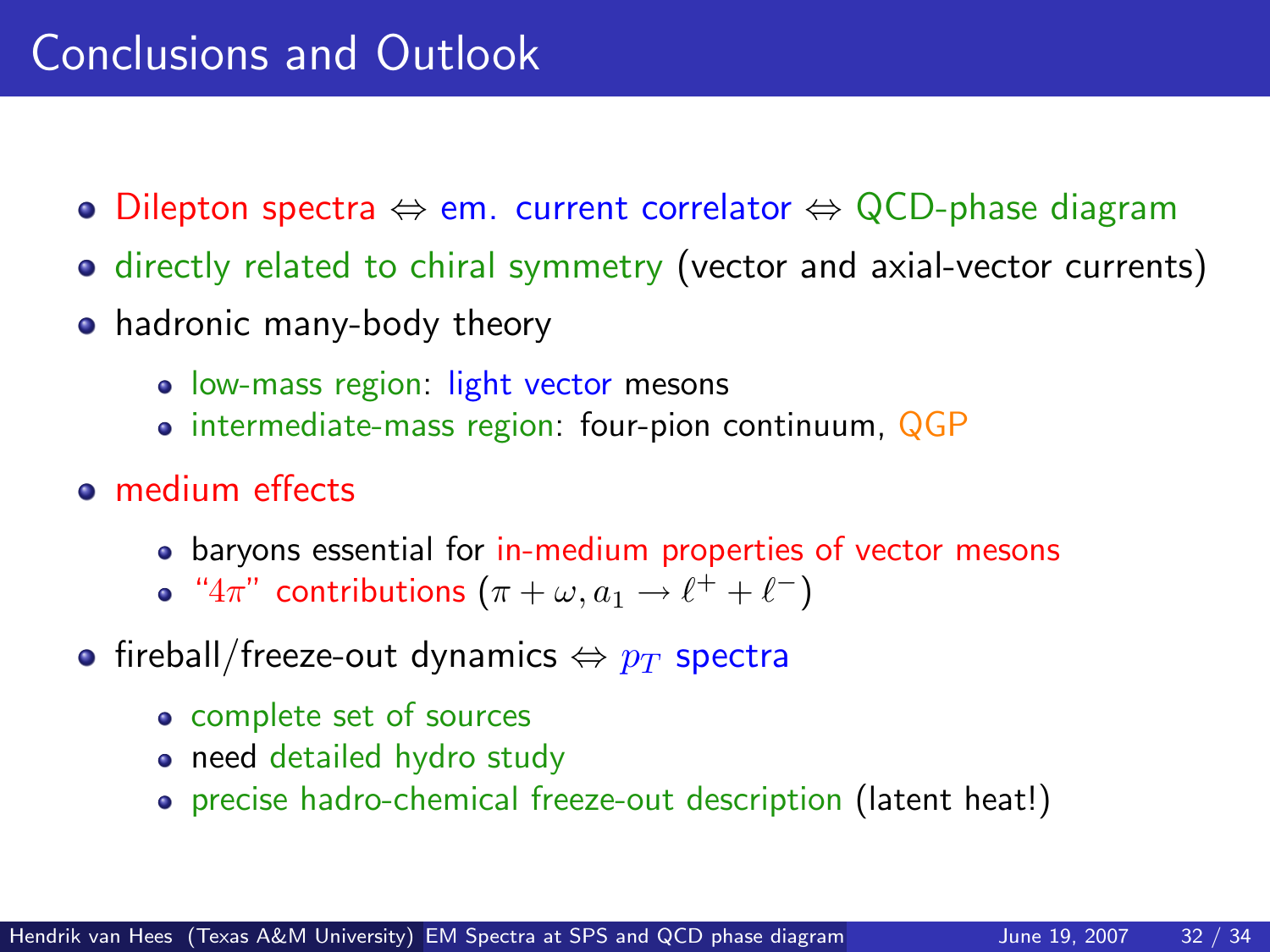- all calculations done in (local) heat-bath frame
- Dileptons from a thermal source ( $\rho$  channel)
- $\bullet$  McLerran-Toimela formula  $+$  vector-meson dominance:

<span id="page-33-0"></span>
$$
\frac{\mathrm{d} N^{\rm therm}_{\ell^+\ell^-}}{\mathrm{d}^4x\mathrm{d}^4q} = -\frac{\alpha^2m_\rho^4}{\pi^3g_{\rho\pi\pi}^2}\frac{f_B(q_0)}{M^2}\,\mathrm{Im}\,D_\rho^{\mathrm{(ret)}}(q_0,\vec{q})
$$

 $d^4q = M dM d^2q_t dy$ 

$$
\frac{\mathrm{d}N_{\ell^+\ell^-}^{\text{therm}}}{\mathrm{d}M\mathrm{d}^2q_t\mathrm{d}y} = \int_0^{t_{\text{fo}}} \mathrm{d}t \ V_{\text{FB}}(t) \frac{\alpha^2 m_\rho^4}{\pi^3 g_{\rho\pi\pi}^2} \frac{f_B(q_0)}{M} \operatorname{Im} D_\rho^{(\text{ret})}(q_0, \vec{q})
$$